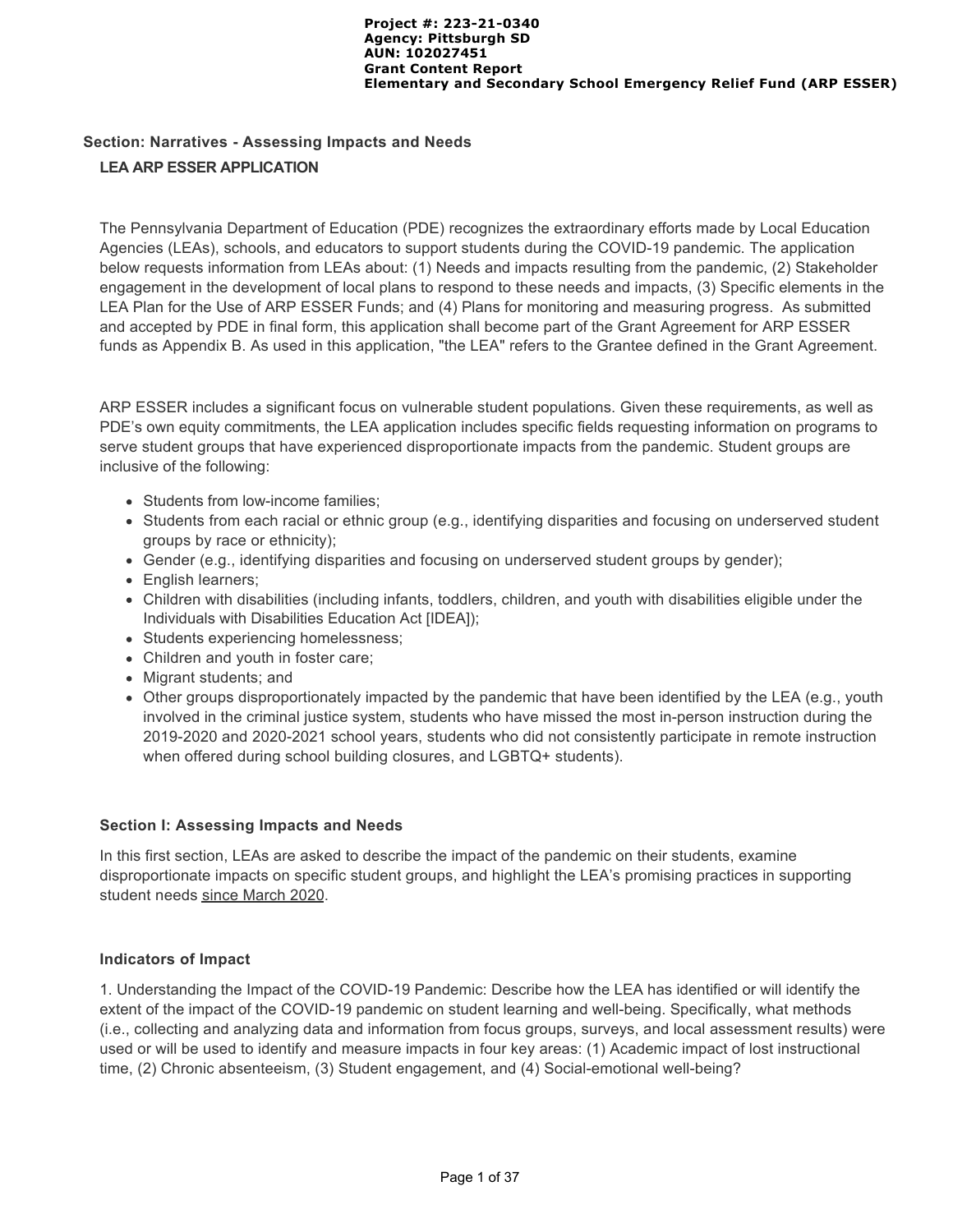|                                                             | <b>Methods Used to Understand Each Type of Impact</b>                                                                                                                                                                                                                                                                                                                                                                                                                                                                                                                                                                                                                                                                                                                                                                                                 |
|-------------------------------------------------------------|-------------------------------------------------------------------------------------------------------------------------------------------------------------------------------------------------------------------------------------------------------------------------------------------------------------------------------------------------------------------------------------------------------------------------------------------------------------------------------------------------------------------------------------------------------------------------------------------------------------------------------------------------------------------------------------------------------------------------------------------------------------------------------------------------------------------------------------------------------|
| <b>Academic Impact of Lost</b><br><b>Instructional Time</b> | The District worked with the Regional Educational Laboratories (REL) to<br>understand changes in academic achievement during remote instruction.<br>Evidence suggests District students experienced average test growth; growth was<br>less than the typical pre-pandemic growth with the largest lag occurring in<br>elementary grades; and course failure rates increased substantially, especially in<br>grades 6-12. Additionally, data suggests that economically disadvantaged<br>students experienced higher course failures than other subgroups indicating they<br>were disproportionately impacted by the pandemic mitigation strategies.                                                                                                                                                                                                   |
| <b>Chronic Absenteeism</b>                                  | The REL report indicated that chronically absent students missed a lot more<br>days, on average, in the fall of 2020 as compared to fall 2019. These students<br>also experienced higher course failures than other subgroups indicating they<br>were disproportionately impacted by the pandemic mitigation strategies. When<br>looking at students who were chronically absent in the first semester of 2020-21,<br>as compared to those that were chronically absent in the first semester of 2019-<br>20, the percentage of students who failed a course increased by 22 percentage<br>points.                                                                                                                                                                                                                                                    |
| <b>Student Engagement</b>                                   | During remote instruction, student engagement was low as evidenced by low<br>student attendance during that period and after the return to in-person learning.<br>In order to maintain the focus on student absences, the district will continue to<br>leverage the following early warning indicators: 5%, 10% and 15% chronic<br>absences, as well as course failures, low GPA (for HS students), days suspended,<br>and total days absent. These markers for attendance will continue to be updated<br>as the school year progresses, allowing educators and staff to identify students<br>who are approaching chronic absences, and those who currently meet the<br>criteria, in order to target interventions for these students.                                                                                                                |
| <b>Social-emotional Well-</b><br>being                      | Since the return of in-person learning the District has anecdotal evidence that the<br>social-emotional well-being of our students is not optimal. There has been an<br>increase in student behaviors that indicate students are struggling with being re-<br>acclimated to school. The District will review multiple data sources to help identify<br>the social and emotional well-being of students. Some of those sources include<br>looking at students with consistently low grades and poor attendance. As well as:<br>--Aggregate tripod and Teaching and Learning Conditions (TLC) survey results; -<br>-Aggregate Tripod survey results; --Panorama survey data; --SAP referrals; --<br>Feedback from principals and teachers; --Discipline data (PBIS incident<br>information); --Early warning flags for absence, and course performance. |
| <b>Other Indicators</b>                                     |                                                                                                                                                                                                                                                                                                                                                                                                                                                                                                                                                                                                                                                                                                                                                                                                                                                       |

# **Documenting Disproportionate Impacts**

2. Identify **at least three student** groups in the LEA that faced particularly significant impacts from the pandemic. For each, provide specific strategies that were used or will be used to identify and measure impacts.

| <b>Student Group</b> | Provide specific strategies that were used or<br>will be used to identify and measure impacts        |
|----------------------|------------------------------------------------------------------------------------------------------|
|                      | The District will continue to use RIT scores, RIT<br>Growth, Lexile, in Math, and ELA as measured by |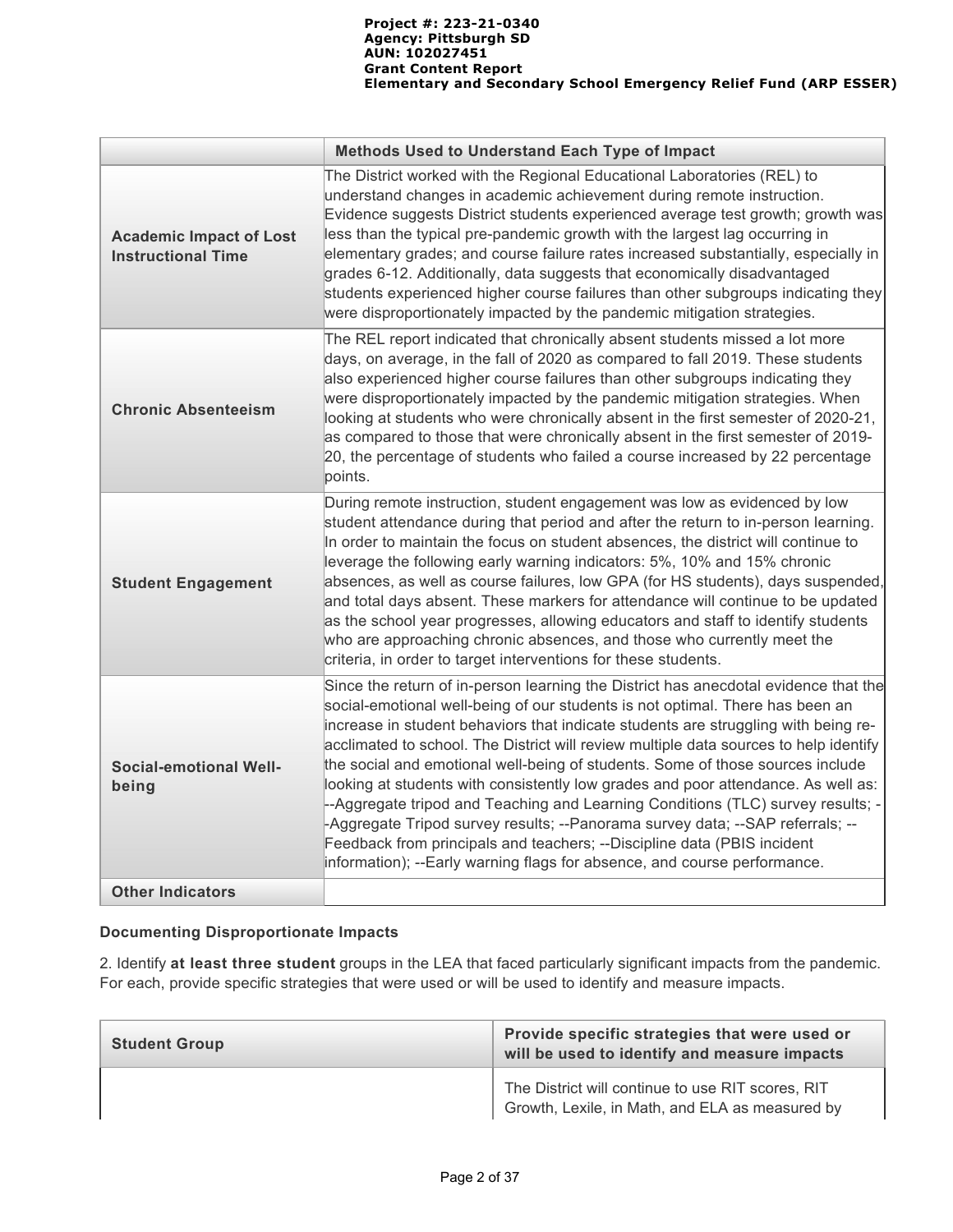| <b>Student Group</b>                                                                                                                                                        | Provide specific strategies that were used or<br>will be used to identify and measure impacts                                                                                                                                                                                                                                                                                                                                                                                                                                                                                                                                                                                                                                                                                                                           |
|-----------------------------------------------------------------------------------------------------------------------------------------------------------------------------|-------------------------------------------------------------------------------------------------------------------------------------------------------------------------------------------------------------------------------------------------------------------------------------------------------------------------------------------------------------------------------------------------------------------------------------------------------------------------------------------------------------------------------------------------------------------------------------------------------------------------------------------------------------------------------------------------------------------------------------------------------------------------------------------------------------------------|
| Children and youth in foster care                                                                                                                                           | NWEA MAP, and reading skill as measured by<br>DIBELS, as well as SEL data as measured by student<br>surveys completed through the Panorama platform to<br>measure impacts from the pandemic on English<br>Learners. Additionally, the district has engaged<br>researchers at NWEA, the Harvard Center for<br>Education Policy Research (CEPR), and the<br>American Institutes for Research (AIR) with the<br>primary goal of leveraging NWEA results to provide<br>timely feedback to districts on their academic COVID<br>Recovery initiatives.                                                                                                                                                                                                                                                                        |
| Children with disabilities (including infants, toddlers,<br>children, and youth with disabilities eligible under the<br>Individuals with Disabilities Education Act [IDEA]) | The District reviewed progress on IEP goals,<br>attendance data from summer learning to address<br>COVID Compensatory Services, parent observations<br>along with district data on NWEA MAP, when<br>appropriate. The District will continue to monitor and<br>review attendance data and student progress on IEP<br>goals to identify students needing additional support<br>due to the District's inability to provide a Free<br>Appropriate Public Education (FAPE) caused by an<br>interruption of services beginning January 2021<br>through January 2022.                                                                                                                                                                                                                                                         |
| English learners                                                                                                                                                            | Teacher, parent, and community-based organizational<br>feedback was reviewed to determine the impacts of<br>the pandemic on English Learners. The District will<br>continue to use WIDA results, RIT scores, RIT<br>Growth, Lexile, in Math, and ELA as measured by<br>NWEA MAP, and reading skill as measured by<br>DIBELS, as well as SEL data as measured by student<br>surveys completed through the Panorama platform to<br>measure impacts from the pandemic on English<br>Learners. Additionally, the district has engaged<br>researchers at NWEA, the Harvard Center for<br>Education Policy Research (CEPR), and the<br>American Institutes for Research (AIR) with the<br>primary goal of leveraging NWEA results to provide<br>timely feedback to districts on their academic COVID<br>Recovery initiatives. |
|                                                                                                                                                                             | The District will continue to use RIT scores, RIT<br>Growth, Lexile, in Math, and ELA as measured by<br>NWEA MAP, and reading skill as measured by<br>DIBELS, as well as SEL data as measured by student<br>surveys completed through the Panorama platform to                                                                                                                                                                                                                                                                                                                                                                                                                                                                                                                                                          |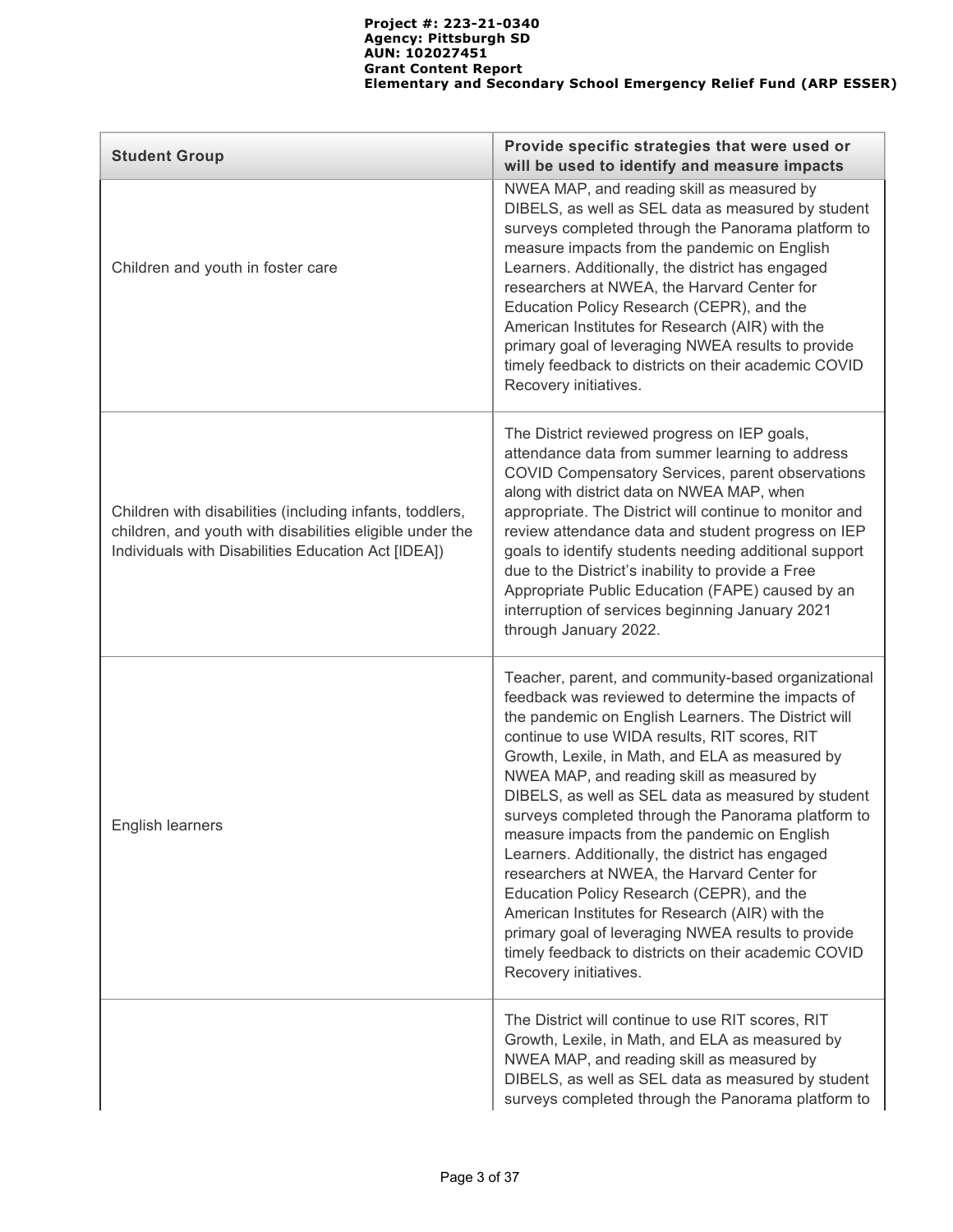| <b>Student Group</b>                                                                                                                            | Provide specific strategies that were used or<br>will be used to identify and measure impacts                                                                                                                                                                                                                                                                                                                                                                                                                                                                                                                                                            |
|-------------------------------------------------------------------------------------------------------------------------------------------------|----------------------------------------------------------------------------------------------------------------------------------------------------------------------------------------------------------------------------------------------------------------------------------------------------------------------------------------------------------------------------------------------------------------------------------------------------------------------------------------------------------------------------------------------------------------------------------------------------------------------------------------------------------|
| Gender (e.g., identifying disparities and focusing on<br>underserved student groups by gender)                                                  | measure impacts from the pandemic on English<br>Learners. Additionally, the district has engaged<br>researchers at NWEA, the Harvard Center for<br>Education Policy Research (CEPR), and the<br>American Institutes for Research (AIR) with the<br>primary goal of leveraging NWEA results to provide<br>timely feedback to districts on their academic COVID<br>Recovery initiatives.                                                                                                                                                                                                                                                                   |
| Students experiencing homelessness                                                                                                              | The District will continue to use RIT scores, RIT<br>Growth, Lexile, in Math, and ELA as measured by<br>NWEA MAP, and reading skill as measured by<br>DIBELS, as well as SEL data as measured by student<br>surveys completed through the Panorama platform to<br>measure impacts from the pandemic on English<br>Learners. Additionally, the district has engaged<br>researchers at NWEA, the Harvard Center for<br>Education Policy Research (CEPR), and the<br>American Institutes for Research (AIR) with the<br>primary goal of leveraging NWEA results to provide<br>timely feedback to districts on their academic COVID<br>Recovery initiatives. |
| Students from each racial or ethnic group (e.g.,<br>identifying disparities and focusing on underserved<br>student groups by race or ethnicity) | The District will continue to use RIT scores, RIT<br>Growth, Lexile, in Math, and ELA as measured by<br>NWEA MAP, and reading skill as measured by<br>DIBELS, as well as SEL data as measured by student<br>surveys completed through the Panorama platform to<br>measure impacts from the pandemic on English<br>Learners. Additionally, the district has engaged<br>researchers at NWEA, the Harvard Center for<br>Education Policy Research (CEPR), and the<br>American Institutes for Research (AIR) with the<br>primary goal of leveraging NWEA results to provide<br>timely feedback to districts on their academic COVID<br>Recovery initiatives. |
| Students from low-income families                                                                                                               | The District will continue to use RIT scores, RIT<br>Growth, Lexile, in Math, and ELA as measured by<br>NWEA MAP, and reading skill as measured by<br>DIBELS, as well as SEL data as measured by student<br>surveys completed through the Panorama platform to<br>measure impacts from the pandemic on English<br>Learners. Additionally, the district has engaged<br>researchers at NWEA, the Harvard Center for<br>Education Policy Research (CEPR), and the<br>American Institutes for Research (AIR) with the                                                                                                                                        |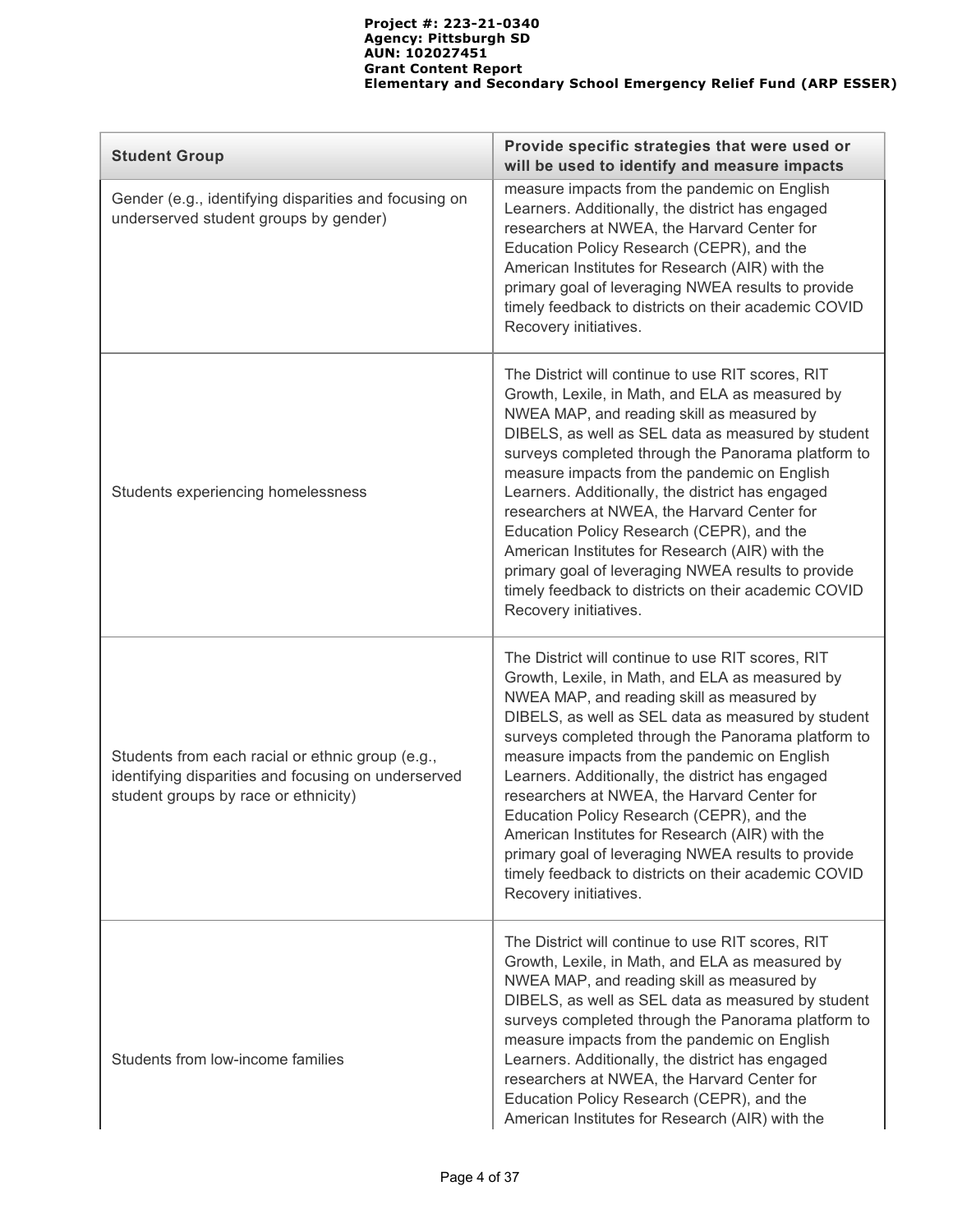| <b>Student Group</b> | Provide specific strategies that were used or<br>will be used to identify and measure impacts                                       |
|----------------------|-------------------------------------------------------------------------------------------------------------------------------------|
|                      | primary goal of leveraging NWEA results to provide<br>timely feedback to districts on their academic COVID<br>Recovery initiatives. |

### **Reflecting on Local Strategies**

3. Provide the LEA's assessment of the top two or three strategies that have been most effective in supporting the needs of students, in particular specific student groups most impacted by the COVID-19 pandemic. Include at least one strategy addressing **academic needs** and at least one strategy addressing **social-emotional needs**.

|             | <b>Strategy Description</b>                                                                                                                                                                                                                                                                                                                                                                                                                                                                                                                                                                    |
|-------------|------------------------------------------------------------------------------------------------------------------------------------------------------------------------------------------------------------------------------------------------------------------------------------------------------------------------------------------------------------------------------------------------------------------------------------------------------------------------------------------------------------------------------------------------------------------------------------------------|
| Strategy #1 | The District revised the curriculum in all content areas to focus on grade level<br>meaningful content and included a section specifically for teachers to provide<br>"just-in-time" support for students on standards or skills needed for the upcoming<br>lesson. Additionally, adaptations, modifications, English Language Development<br>Standards, WIDA Proficiency Level Descriptors, and other learning strategies<br>were also included in mathematics and ELA to assist teachers with scaffolding<br>support for English Learners, Students with Disabilities, and striving readers. |

- i. **Impacts that Strategy #1 best addresses:** (select all that apply)
- **Academic impact of lost instructional time**
- **Chronic absenteeism**
- **Student engagement**
- $\Box$  Social-emotional well-being
- **Other impact**
	- ii. **If Other is selected above, please provide the description here:**
	- iii. **Student group(s) that Strategy #1 most effectively supports:** (select all that apply)
- **Students from low-income families**

 **Students from each racial or ethnic group (e.g., identifying disparities and focusing on underserved student groups by race or ethnicity)**

- **Gender (e.g., identifying disparities and focusing on underserved student groups by gender)**
- **English learners**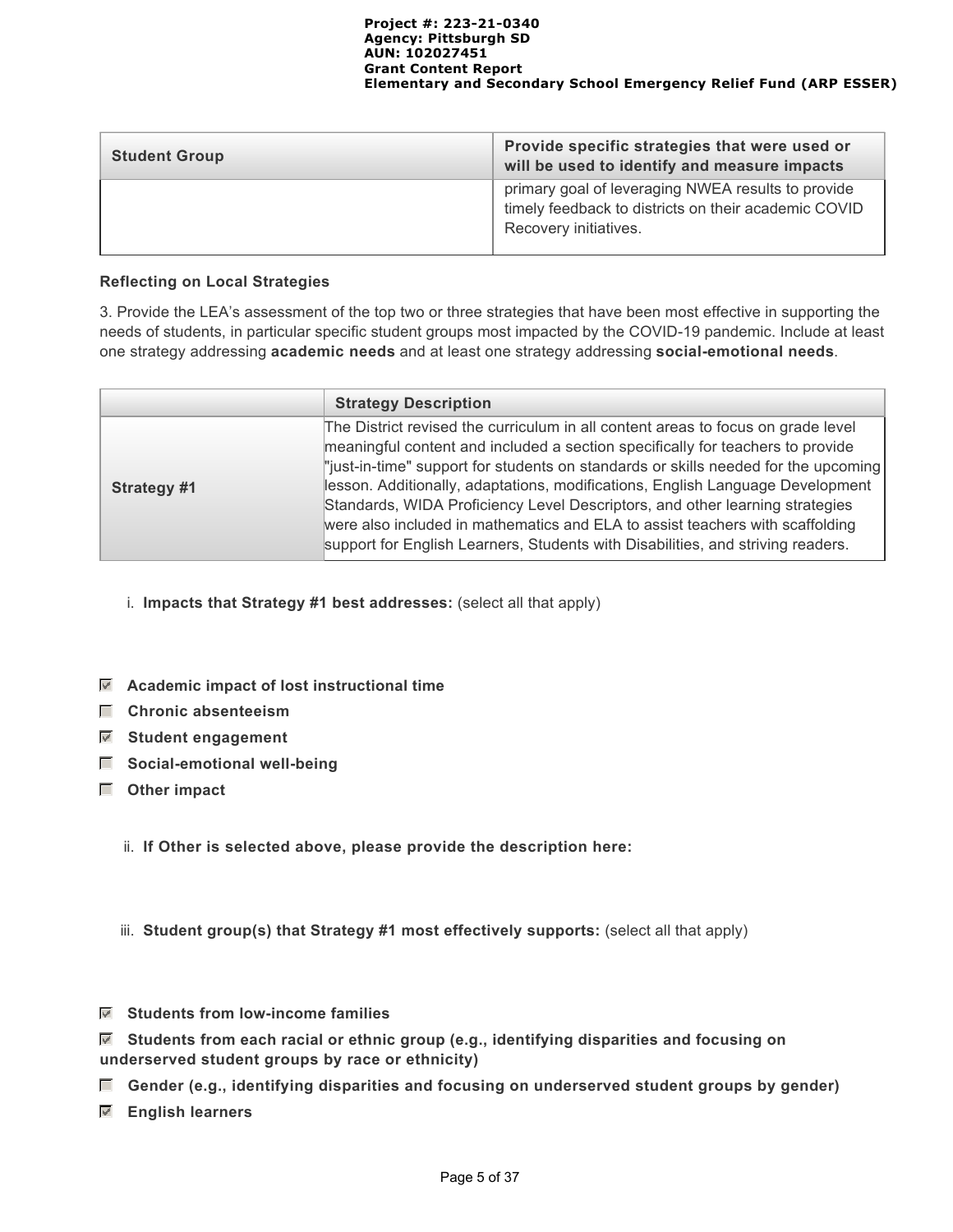**Children with disabilities (including infants, toddlers, children, and youth with disabilities eligible under the Individuals with Disabilities Education Act (IDEA))**

- **Students experiencing homelessness**
- $\Box$  Children and youth in foster care
- **Migrant students**
- **Other student groups: (provide description below)**
	- iv. **If Other is selected above, please provide the description here.**

#### **Reflecting on Local Strategies**: **Strategy #2**

|                    | <b>Strategy Description</b>                                                                                                                                                                                                                                                                                                                                                                                                                                                                                                                                                                                                                                                                                                                                                                                                                                                                                                                                                                                                                                                                                                                                                                                                                                                                                                                                                                                                                                                                                                                                                                                                                                                                                                                                                                                    |
|--------------------|----------------------------------------------------------------------------------------------------------------------------------------------------------------------------------------------------------------------------------------------------------------------------------------------------------------------------------------------------------------------------------------------------------------------------------------------------------------------------------------------------------------------------------------------------------------------------------------------------------------------------------------------------------------------------------------------------------------------------------------------------------------------------------------------------------------------------------------------------------------------------------------------------------------------------------------------------------------------------------------------------------------------------------------------------------------------------------------------------------------------------------------------------------------------------------------------------------------------------------------------------------------------------------------------------------------------------------------------------------------------------------------------------------------------------------------------------------------------------------------------------------------------------------------------------------------------------------------------------------------------------------------------------------------------------------------------------------------------------------------------------------------------------------------------------------------|
| <b>Strategy #2</b> | The District opened the school year with a focus on reacclimating students back<br>into the school environment, allowing schools to embed a schoolwide focus on<br>social and emotional learning (SEL) to build on student and teacher agency<br>through relationship building. One of the ways the District has been able to<br>understand how students are doing emotionally is through the administration of<br>the Panorama Well-Being survey. The survey is given twice per year, in the fall<br>and spring. On the survey students answer questions that give us insight into<br>how they are feeling about school, their classmates, their teachers, etc. The<br>District utilizes the Panorama data to identify trends across schools, grade levels,<br>and classrooms as well as to respond to those trends with targeted support for<br>students. A high-level overview is provided to parents about how their children<br>answered the questions, giving parents information about how their children feel<br>about their school experience. Schools were provided with a Scope and<br>Sequence document, by grade band, that outlines 26 weeks of Social Emotional<br>Learning opportunities in which teachers and staff can engage students in SEL<br>programming through ReThink Ed (our SEL platform). Principals, Counselors and<br>Social Workers were introduced to the materials during back- to-school training in<br>August 2021. The District teacher-on-special assignment for SEL provided open<br>office hours and individual support to school leaders by request to support<br>implementation. Additionally, collaboration between Student Support Services and<br>Curriculum & Instruction has occurred to support the integration of SEL strategies<br>into academic instruction. |

- i. **Impacts that Strategy #2 best addresses:** (select all that apply)
- **Academic impact of lost instructional time**
- **Chronic absenteeism**
- **F** Student engagement
- **Social-emotional well-being**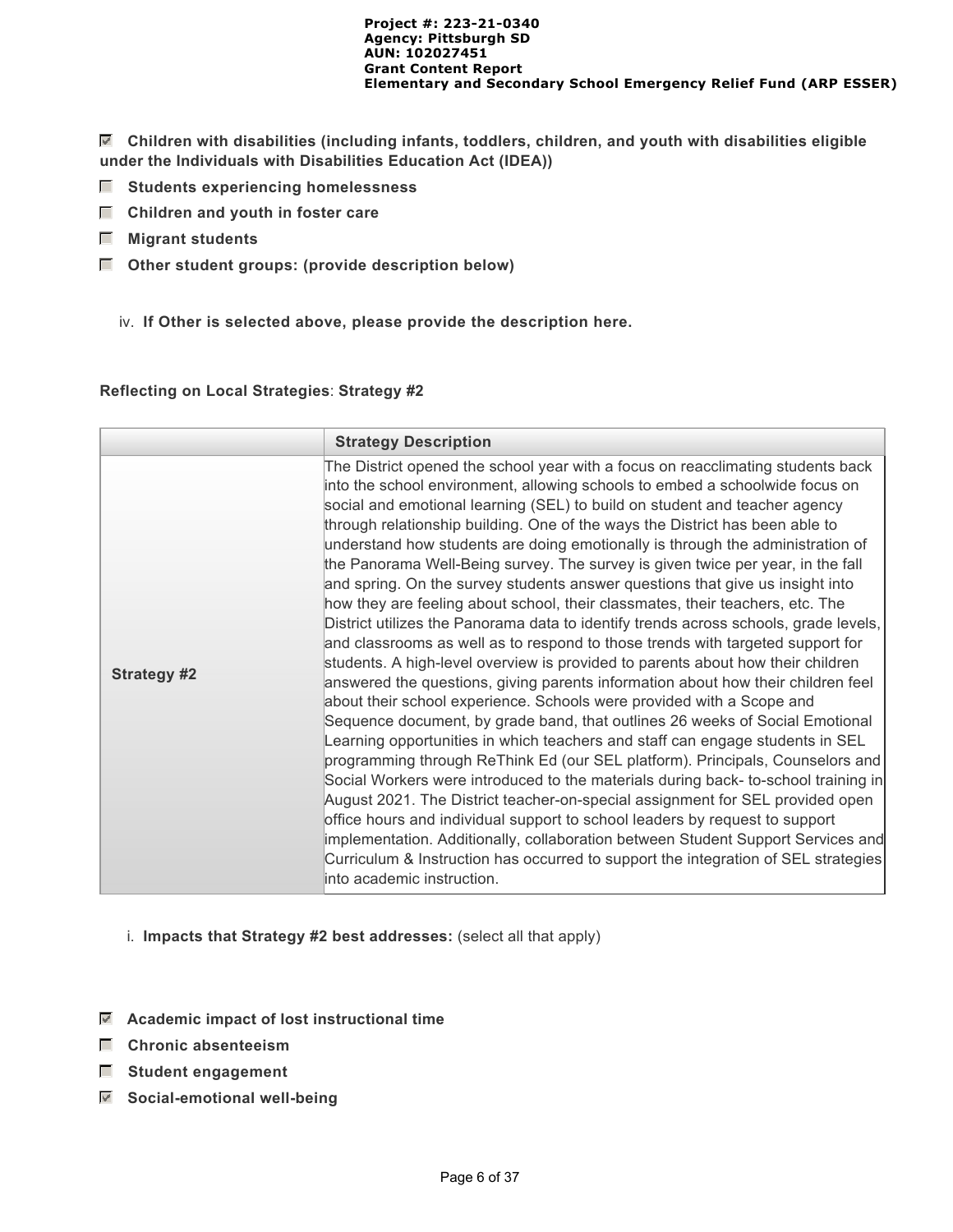### **Other impact**

- ii. **If Other is selected above, please provide the description here:**
- iii. **Student group(s) that Strategy #2 most effectively supports:** (select all that apply)
- **Students from low-income families**

 **Students from each racial or ethnic group (e.g., identifying disparities and focusing on underserved student groups by race or ethnicity)**

- **Gender (e.g., identifying disparities and focusing on underserved student groups by gender)**
- **English learners**

 **Children with disabilities (including infants, toddlers, children, and youth with disabilities eligible under the Individuals with Disabilities Education Act (IDEA))**

- **Students experiencing homelessness**
- **Children and youth in foster care**
- **Migrant students**
- **Other student groups: (provide description below)**
	- iv. **If Other is selected above, please provide the description here.**

#### **Reflecting on Local Strategies: Strategy #3**

|                    | <b>Strategy Description</b>                                                                                                                                             |
|--------------------|-------------------------------------------------------------------------------------------------------------------------------------------------------------------------|
| <b>Strategy #3</b> | The District invested in supplementary instructional resources to provide<br>individualized support and practice specific to students' needs on standards or<br>skills. |

- i. **Impacts that Strategy #3 best addresses:** (select all that apply)
- **Academic Impact of Lost Instructional Time**
- **Chronic absenteeism**
- **Student engagement**
- $\Box$  Social-emotional well-being
- **Other impact**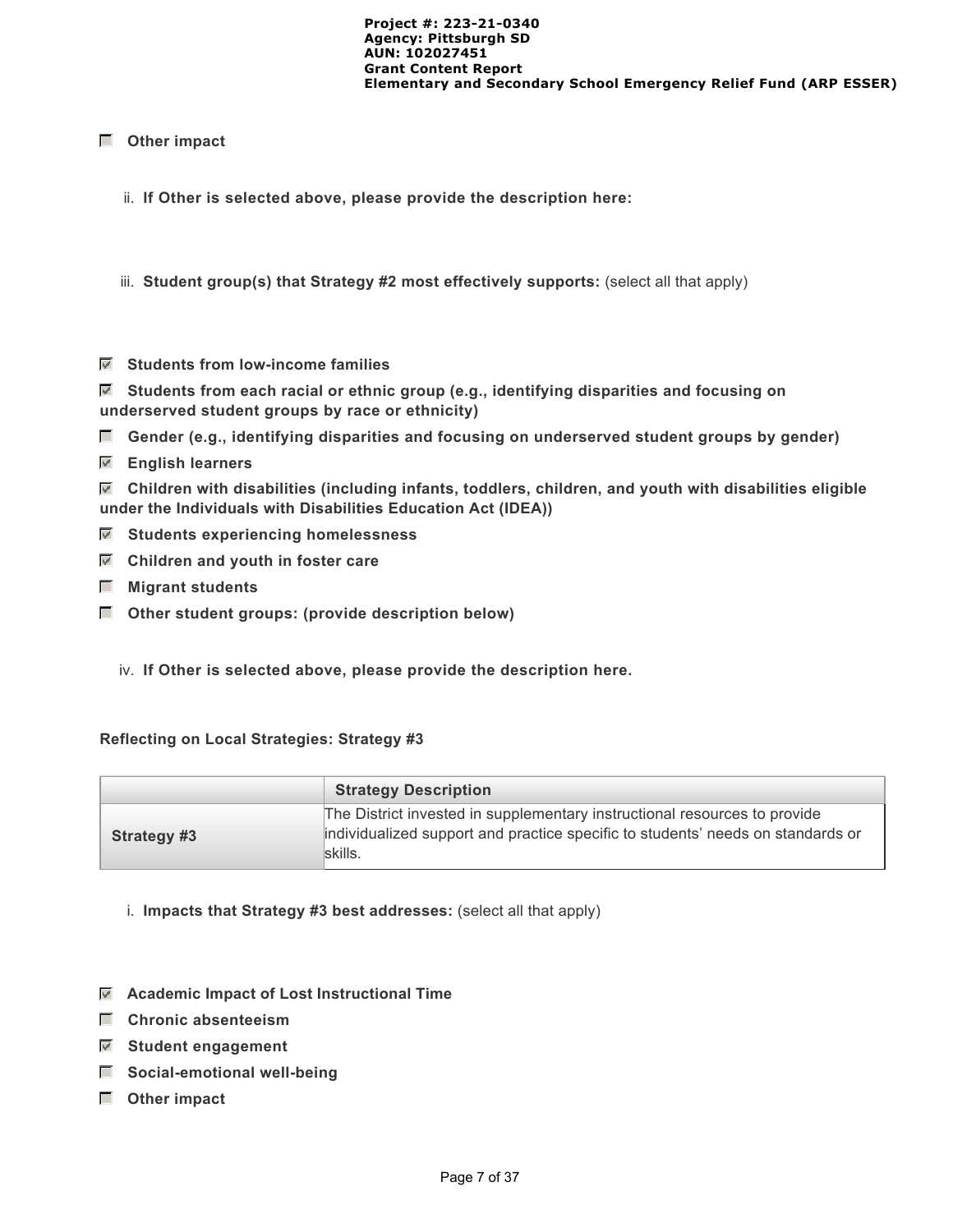ii. **If Other is selected above, please provide the description here:**

iii. **Student group(s) that Strategy #3 most effectively supports:** (select all that apply)

 **Students from low-income families**

 **Students from each racial or ethnic group (e.g., identifying disparities and focusing on underserved student groups by race or ethnicity)**

 **Gender (e.g., identifying disparities and focusing on underserved student groups by gender)**

 **English learners**

 **Children with disabilities (including infants, toddlers, children, and youth with disabilities eligible under the Individuals with Disabilities Education Act (IDEA))**

- $\blacksquare$  Students experiencing homelessness
- $\Box$  Children and youth in foster care
- **Migrant students**
- **Other student groups: (provide description below)**
	- iv. **If Other is selected above, please provide the description here:**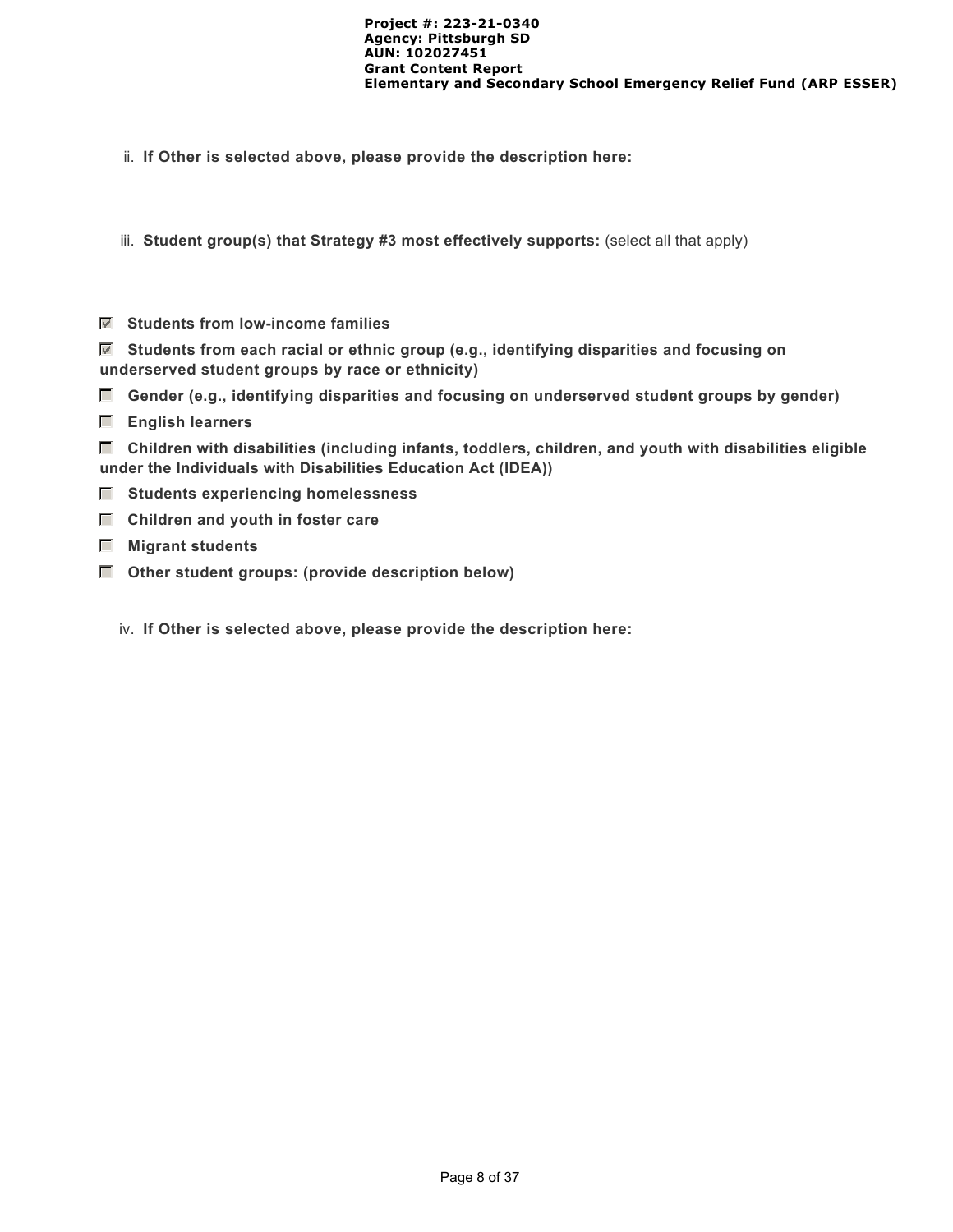# **Section: Narratives - Engaging Stakeholders in Plan Development Section II: Engaging Stakeholders in Plan Development**

In this second section, LEAs are asked to provide information on how stakeholders will be engaged in planning for the use of ARP ESSER funds, how stakeholder input will be utilized, and how the LEA will make its LEA Plan for the Use of ARP ESSER Funds transparent to the public—all critical components in developing, implementing, and adjusting plans based on the differential impacts of the COVID-19 pandemic.

### **4. Stakeholder Engagement**

Describe how the LEA, in planning for the use of ARP ESSER funds, has engaged or will engage in meaningful consultation with stakeholders. **(3,000 characters max)**

(Stakeholders include students; families; school and district administrators (including special education administrators); teachers; principals; school leaders; other educators; school staff; and unions. In addition, to the extent that the following groups are present in or served by the LEA, stakeholders also include community partners, civil rights organizations (including disability rights organizations); stakeholders representing the interests of children with disabilities, English learners, children experiencing homelessness, children and youth in foster care, migrant students, children who are incarcerated, and other underserved students; and tribes.)

The District embarked upon a multi-tiered process that engaged stakeholders at all levels to provide input on how best to utilize ARP ESSER III as well as the ESSER 7% set-aside. In May 2021 the Board of Directors (the Board) approved a resolution that established a 21-member ad-hoc Public Stakeholder Advisory Committee (PSAC). The PSAC included representation from various stakeholders, including: --Nine members selected by the Board, each choosing a current parent of a PPS student, representing their District; --Four members appointed by the Superintendent from both the Pittsburgh Federation of Teachers and Pittsburgh Administrators Association; --Five members selected by the Superintendent from among internal district stakeholder groups: Student Advisory Council, Homeless Education, Early Childhood Advisory Council, Local Task Force, and/or Equity Advisory Panel; --Three members of the Board appointed by the Board President, one of which included the Chair of the Business/Finance Committee; and --A chair of the committee appointed by the Board President from among the parent representatives. This began an extensive community engagement process that included six engagement sessions, an online survey that closed in August 2021, school level sessions and the work of the PSAC. The details of which are below: ENGAGEMENT SESSIONS: Six sessions were held in partnership with the Pittsburgh Learning Collaborative, the Pittsburgh Local Task Force on the Right to Education, the Homeless Children's Education Fund, and the District's Parent Advisory Council. The last session was hosted by the District. During these sessions, the community was asked four questions. The responses to these questions were collated and summarized for ease of understanding. The resulting data was presented at a Public Board Meeting, posted to the District's website, and shared with PSAC to use as a factor when presenting their recommendations ONLINE SURVEY: A survey was created with the same questions. The answers were incorporated into the stakeholder feedback data. There was a total of 36 respondents. SCHOOL LEVEL: Each school engaged staff in a review of the ESSER allowable uses considering the District Graduate Profile and three primary areas where there are opportunities for investment. Those areas were instructional materials, PD and external partnerships including enhancing wrap around services for schools. Staff input was rank ordered, so emerging priorities were clear. The PSAC and District admin worked collaboratively to create recommendations on how to utilize the funds with the District's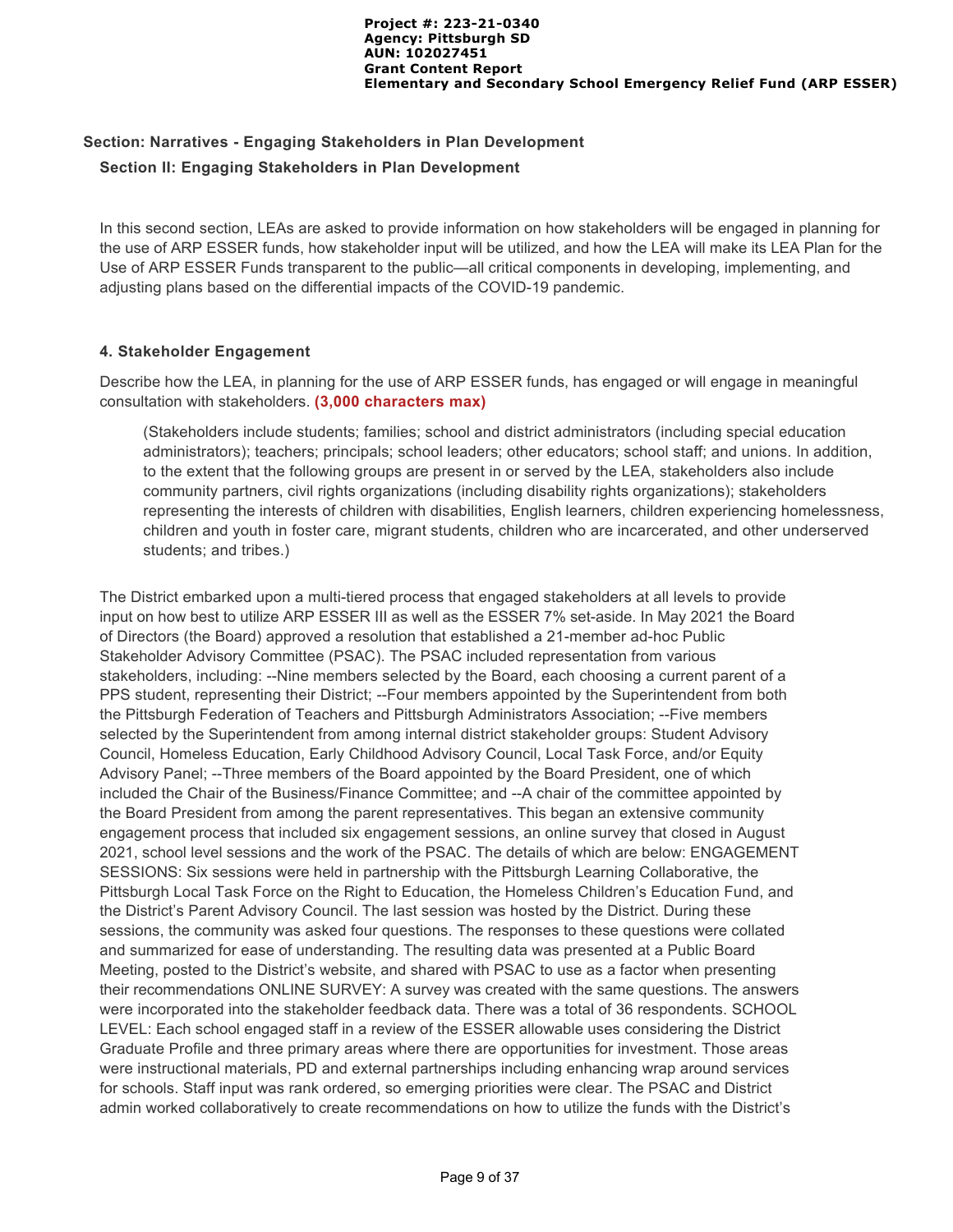Strategic Plan Priorities and the Future-Ready PPS Graduate Profile as the landmarks by which decisions should be based. Representatives of the PSAC, along with District staff, co-presented the information that came out of the engagement sessions along with their collective recommendations to the Board in October 2021 during a public meeting.

### **5. Use of Stakeholder Input**

Describe how the LEA has taken or will take stakeholder and public input into account in the development of the LEA Plan for the Use of ARP ESSER Funds. **(3,000 characters max)**

As the PSAC worked to develop recommendations to put forth, District staff was working in tandem to determine the needs of students and offer recommendations. Information from both groups was reviewed and shared concepts emerged. In addition, sessions were conducted at each District school and information from those sessions were also incorporated. A feedback session was held to review a draft of the plan before presenting the information publicly to the Board. The initiatives included within this application have buy-in and support from District stakeholders as evidenced through the extensive stakeholder input into developing this plan. The culminating event was the presentation of this plan to the Board by PSAC members and District staff. Finally, in February the District reconvened the PSAC to discuss changes to the proposal and identify next steps in terms of post award implementation plans and educating the school communities on the programs and projects built into the ARP ESSER plan.

### **6. Public Access to LEA Plan for the Use of ARP ESSER Funds**

Describe the process for development, approval, and making public the LEA Plan for the Use of ARP ESSER Funds. The LEA Plan for the Use of ARP ESSER Funds must be made publicly available on the LEA website and submitted to PDE within 90 days of LEA receipt of ARP ESSER funding, must be written in a language that parents/caregivers can understand, and must be provided in alternate format upon request by a parent/caregiver who is an individual with a disability. **(3,000 characters max)**

The plan was developed with a rigorous stakeholder engagement effort that is described above. Both the feedback from the engagement sessions and the final draft of the plan were presented to the Board at a public meeting. The final approved application for this funding will be posted and made publicly available on the District website. Upon request, the District will have the plan translated into a language that parents/caregivers can understand. The District also plan to work with PSAC and others to ensure that the programs and projects funded under ARP ESSER are communicated to school communities.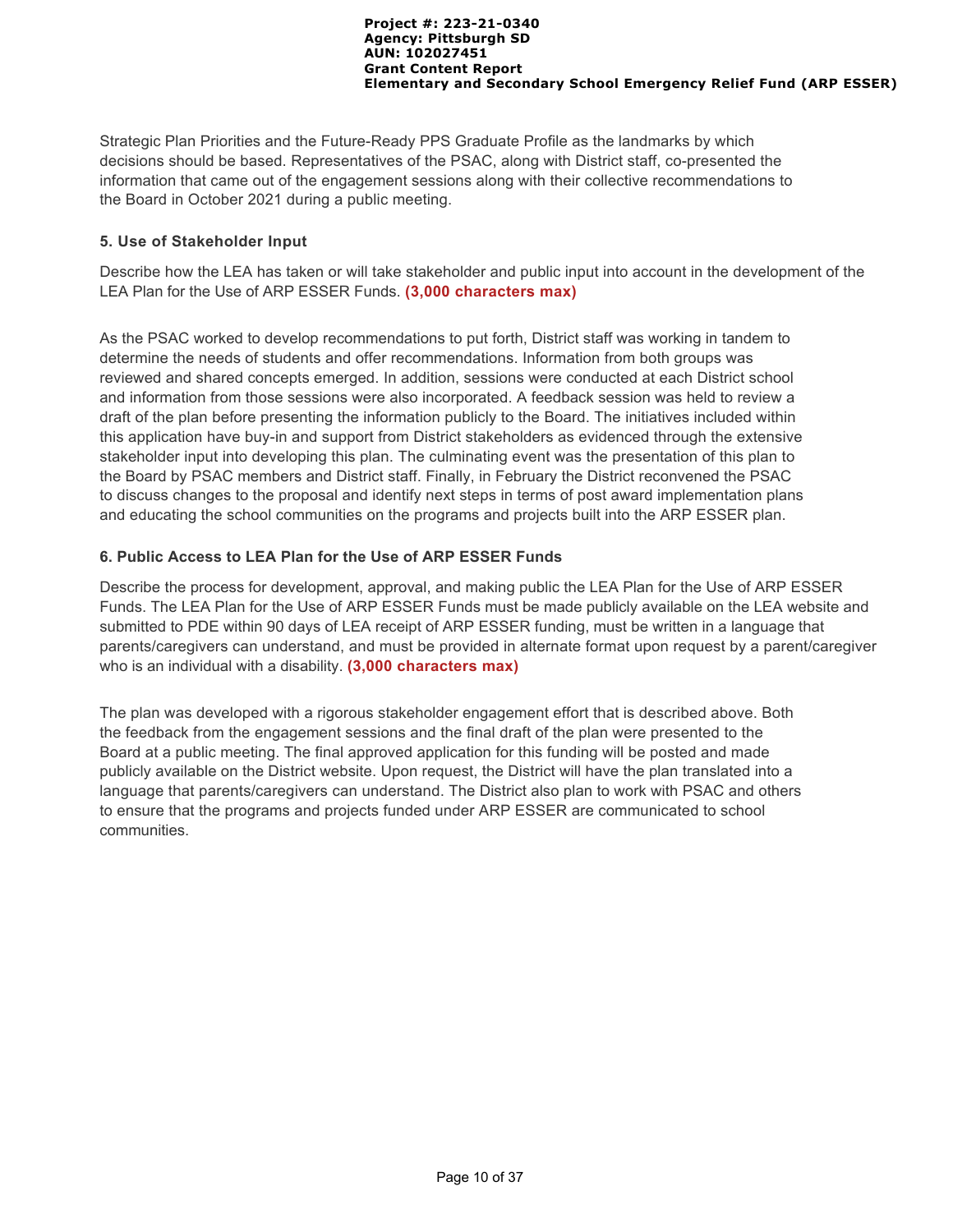### **Section: Narratives - Using ARP ESSER Funds to Plan for Safe, In-Person Instruction**

### **Section III: Using ARP ESSER Funds to Plan for Safe, In-Person Instruction**

In this third section, LEAs are asked to reflect on both the impacts and needs described in Section I and stakeholder engagement described in Section II to provide a description of the LEA plan for the use of ARP ESSER funds , beginning with the minimum 20 percent reservation, to address the impact of lost instructional time as required by section 2001(e)(1) of the ARP Act.

**Instructions:** For both (a) the 20 percent reservation to address the impact of lost instructional time and (b) remaining funds, describe the LEA's principles for emphasizing educational equity in expending ARP ESSER funds, including but not limited to:

- Responding to students' academic, social, emotional, and mental health needs, and addressing opportunity gaps that existed before—and were exacerbated by—the pandemic.
- Allocating funding to individual schools and for LEA-wide activities based on student need.
- Implementing an equitable and inclusive return to in-person instruction. An inclusive return to in-person instruction includes, but is not limited to, establishing policies and practices that avoid the over-use of exclusionary discipline measures (including in- and out-of-school suspensions) and creating a positive and supportive learning environment for all students.
- Taking steps to permit students, teachers, and other program beneficiaries to overcome barriers (including barriers based on gender, race, color, national origin, disability, and age) that impede equal access to, or participation in, the ARP ESSER-supported program, in compliance with the requirements of section 427 of GEPA (20 U.S.C. 1228a).
- Attending to sustainability of plans supported by non-recurring ARP ESSER funds beyond the ARP ESSER funding period.

#### **7. Plan for 20 percent Reservation to Address the Impact of Lost Instructional Time (Learning Loss)**

How will the LEA use the funds it reserves under section 2001(e)(1) of the ARP Act to address the academic impact of lost instructional time through the implementation of evidence-based interventions, such as summer learning or summer enrichment, extended day, comprehensive afterschool programs, or extended school year programs? **(3,000 characters max)** 

The response must include:

- a. A description of the evidence-based interventions (e.g., providing intensive or high-dosage tutoring, accelerating learning) the LEA has selected, and how the LEA will evaluate the impact of those interventions on an ongoing basis to determine effectiveness.
- b. How the evidence-based interventions will specifically address the needs of student groups most disproportionately impacted.
- c. The extent to which the LEA will use funds it reserves to identify, engage, and support (1) students who have missed the most in-person instruction during the 2019-2020 and 2020-2021 school years; and (2) students who did not consistently participate in remote instruction when offered during school building closures.

The District recognizes that upon returning to in-person learning we face significant challenges with regard to acclimating students back to brick-and-mortar schools, addressing learning loss, supporting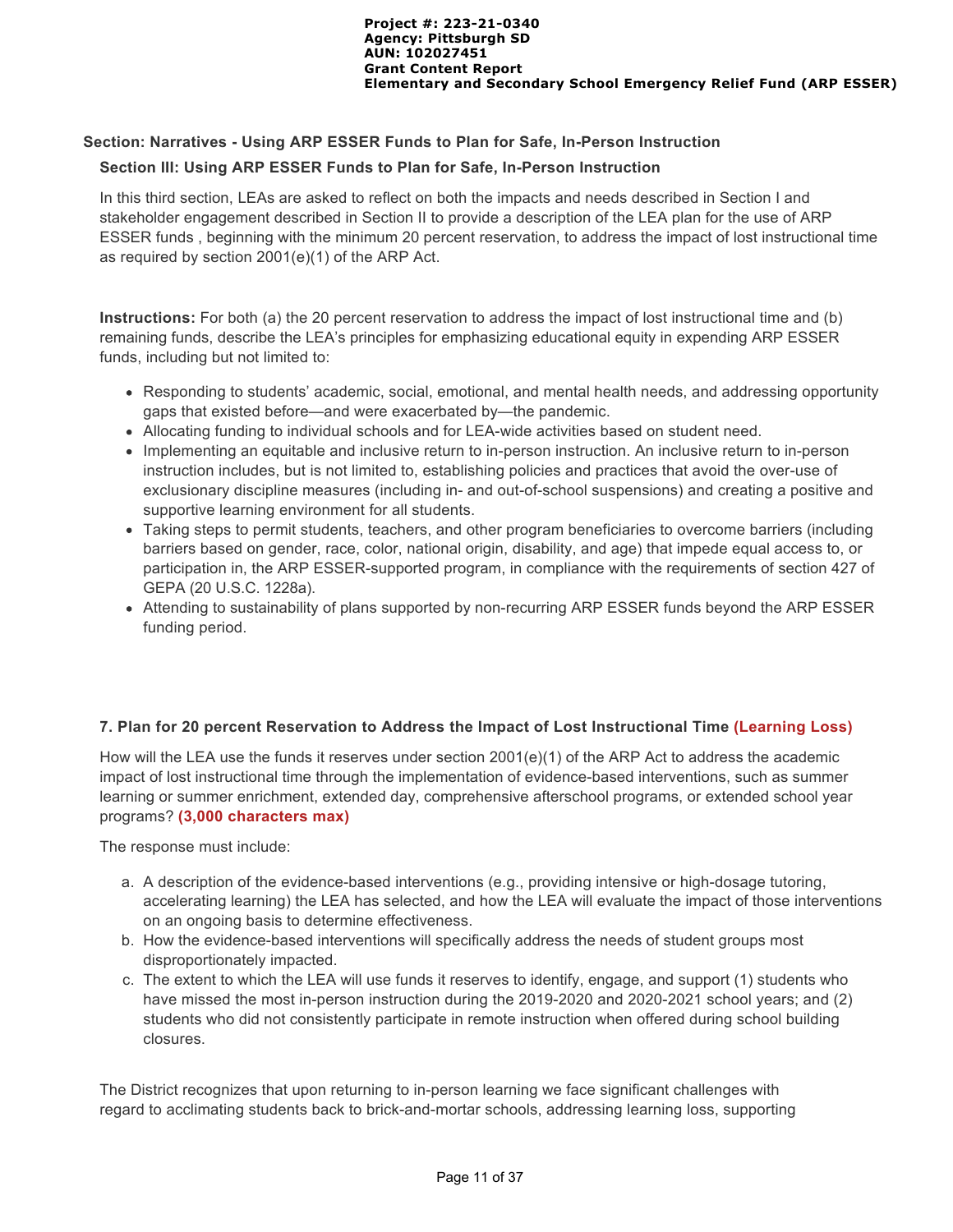social-emotional needs, and staff shortages. THE 20% RESERVATION WILL BE UTILIZED AS FOLLOWS: --Investment in PreK-12 grade-level core instructional materials in science, social studies, Health and Physical Education, advanced courses and enrichment, CTE and Career Middle School, World Languages and Art. -- Saturday enrichment for students in grades 9 & 10 that will focus on providing hands-on project-based learning to enhance reading comprehension, writing and numeracy proficiency. --An evening program for students in grades 11 & 12 who have failed one or more english, math, social studies or science courses. Students will also have the opportunity to earn course credit in 2 content areas. --Full-day Summer BOOST/COVID compensatory program – AM is focused on academics led by a District teacher while PM is led by community providers that engage students in fun and exciting enrichment activities. Evaluation will be through staff, student, and family surveys, reviewing academic performance and attendance rates. --Before, during, and after-school enrichment, remediation and tutoring implemented by school-based staff and supported by community providers. Student transportation, progress monitoring, attendance, and outcome tracking will be funded as well. - -24-hour virtual tutoring will be provided by an external provider for students in grades 3-12 in core content areas to provide opportunities for acceleration or "just-in-time" support. --Community Schools (CS) before and after-school support will be available for schools that don't currently have a CS Coordinator via a staff differential. STAFF PROFESSIONAL DEVELOPMENT (PD) TO SUPPORT LEARNING LOSS:--Teachers in grades K-3 will receive PD on the fundamentals of reading instruction.COVID-19 has highlighted the need to communicate with parents & families using multiple methods. Funds will be used to train and pay teachers to conduct home visits to reach families in their neighborhoods in order to share information, ask key questions about learning and assess student and family need; create parent surveys, develop media campaigns; direct mailings and the Let's Talk parent communication system. Finally, the District recognizes it doesn't have the capacity to conduct an evaluation of every ESSER program. To increase capacity the district will contract with external evaluators and create a new position in the evaluation dept. to serve as a liaison between the District and external evaluator. Additionally, the district will continue to leverage external projects mentioned under the "Documenting Disproportionate Impacts" to provide analyses related to the impacts of programs based on student performance.

### **8. Plan for Remaining Funds** *(funds not described under the question above)*

How will the LEA spend its remaining ARP ESSER funds including for each of the four fields below, as applicable? **(3,000 characters max)**

- a. Continuity of Services: How will the LEA use ARP ESSER funds to sustain services to address students' academic needs; students' and staff social, emotional, and mental health needs; and student nutrition and food services?
- b. Access to Instruction: How will the LEA use ARP ESSER funds to support the goals of increasing opportunity to learn and equity in instructional delivery? Consider regular attendance/chronic absenteeism data from the 2020-21 school year, including data disaggregated by student groups, in developing the response.
- c. Mitigation Strategies: How will the LEA use ARP ESSER funds to support prevention and mitigation policies in line with the most up-to-date guidance from the Centers for Disease Control and Prevention (CDC) for the reopening and operation of school facilities and transportation services to effectively maintain the health and safety of students, educators, and other staff? Consider the LEA's Health and Safety Plan in developing the response.
- d. Facilities Improvements: How will the LEA use ARP ESSER funds to repair and improve school facilities to reduce risk of virus transmission, address environmental health hazards, and/or improve ventilation? Consider the LEA's Health and Safety Plan in developing the response.

Funds remaining after the 20% required set-aside will be allocated as follows: A) CONTINUITY OF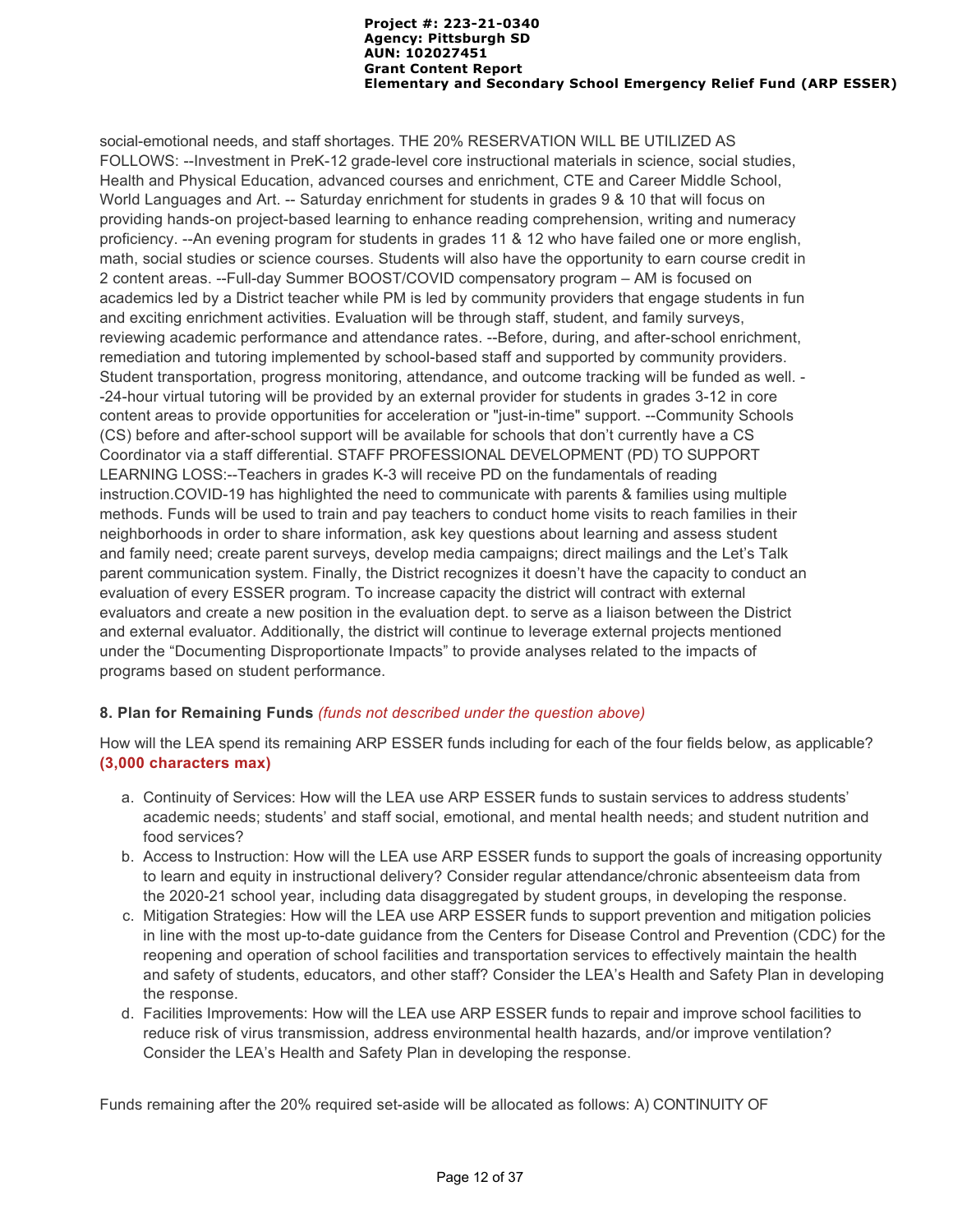SERVICES – The following proposed uses of the funds will support the ongoing academic needs of students as the District works to combat learning loss stemming from remote instruction: --Tutoring and transportation for out-of-school time programs.--PD for teachers in LETRS, Reading Horizons and Elevate that will support teaching the explicit phonics curriculum for students in need of decoding skills in grades K-3 and fluency and decoding in grade 4 and up. The following proposed utilization of funds will support the ongoing social, emotional and mental health needs of the students and/or staff: --Restorative Practices to help to create a trusting environment by giving both students and adults an opportunity to make positive choices and interact effectively in the classroom and community. It is an inclusive and non-punitive way to respond to conflict. --Restorative Safe Passages is a communitybased program to support middle school students to decrease violent behaviors in and out of school. The program establishes safe houses within the community by building partnerships with churches, small businesses, day cares, etc. --Therapy support for students provided by external providers identified through an RFP process. These services will help students cope with the devastating effects the pandemic has had on their mental health. --Youth Court - due to the COVID-19 pandemic, students have been affected psychologically by the disruption of their academic routine and the absence of their usual social interactions. The stress they have experienced is best addressed by giving them the opportunity to control their own behavior and to help create a school environment that is welcoming and equitable. Youth Court provides that opportunity by establishing a mechanism for students to be accountable for their actions and to repair any resulting harm. As a District with declining enrollment and a growing deficit, workforce reductions to align with enrollment decline are needed. At the same time, the disruption to learning caused by the pandemic has highlighted the need to provide additional resources to address unfinished learning that our students experienced during the COVID-19 pandemic. Under ARP ESSER, funds can be used to fund activities that are necessary to maintain operation of and continuity of services, including continuing to employ existing staff or hiring school staff. It is our intent to utilize a portion of the funds to maintain school-based staffing levels through the 2022-23 SY. In addition, the pandemic has heightened the already existing demand and shortage of staff in different role groups within the District so a portion of the funds will be used to attract, recruit, and retain high performing employees by providing monetary incentives such as bonuses, and higher hourly and daily rates for substitutes. In order to add the capacity needed at the District level to ensure the initiatives outlined in this plan are executed, the District intends to release a Request for Proposal to contract with outside organizations to manage the implementation of this grant. B) ACCESS TO INSTRUCTION - --Districtwide IT Support – with the increased need to leverage technology to support remote learning for students when needed and provide the ability for staff to work remotely, the District will upgrade our technology infrastructure. C) MITIGATION STRATEGIES such as signage, personal protective equipment, and HEPA filter replacement costs. Additionally, to add capacity to manage the notification of COVID-19 cases, exposures, updating trackers, PPE supply distribution, convene the crisis team meetings and educate staff on mitigation strategies the District plans to hire two COVID-19 Project Managers for a total of three (one is paid from ESSER II). D) FACILITIES IMPROVEMENTS including Heating, Ventilation and Air Conditioning (HVAC) system repairs, maintenance upgrades and replacements, and RHVAC (Refrigeration HVAC) testing/balancing/commissioning to support safe, healthy learning environments. Additionally, the District plans to add an Aqua Therapy Pool at one of the Districts special schools.

# **9. For LEAs with one or more Comprehensive Support and Improvement (CSI) or Additional Targeted Support and Improvement (ATSI) school only**

Please verify consultation of the Evidence Resource Center in developing the LEA Plan for the Use of ARP ESSER Funds and provide a justification for any intervention that is not supported by tier 1, 2, 3, or 4 evidence. If the LEA does not include a school with a CSI or ATSI designation, indicate "Not Applicable." **(3,000 characters max)**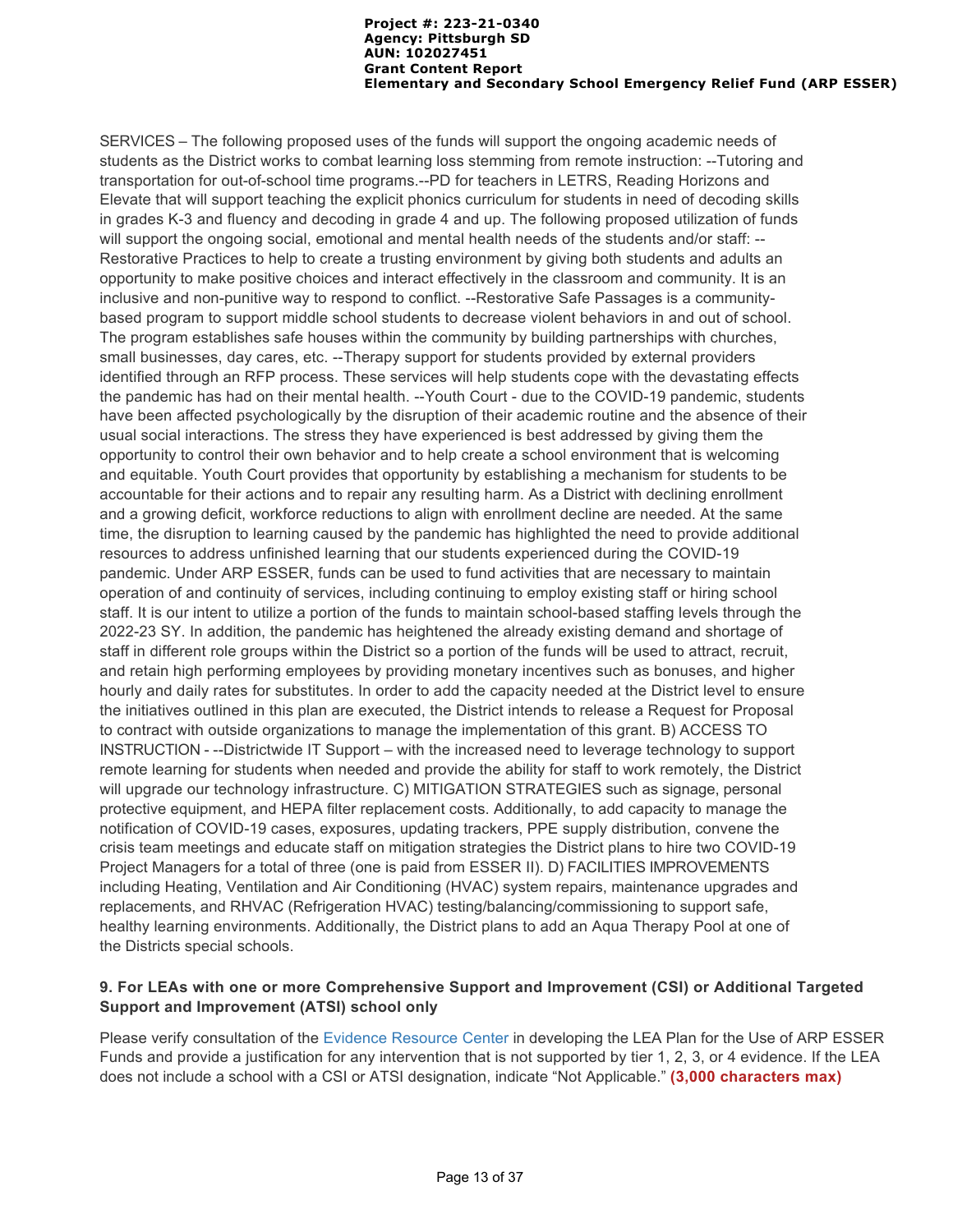The following items are not evidenced-based but are being proposed with ARP ESSER III funding because they are preparing for, preventing or responding to the impact of COVID-19: (1) HVAC maintenance and upgrades to ensure the health and safety of staff and students. (2) IT infrastructure upgrades and district-wide virtual desktop to build District capacity to respond to COVID mitigation efforts when students and/or staff are required to work or learn virtually. (3) Personal Protective Equipment such as masks, signage in schools regarding social distancing and HVAC replacement filters. (4) Two Project Managers to increase the District's capacity to respond to COVID-19. (5) Maintaining school-based staffing levels to ensure the continuation of services. (6) Providing financial incentives to help combat staffing shortages in hard to fill positions such as substitutes. (7) Restorative Passages- a program for middle school students to help decrease violent behavior both in school and outside of school. (8) COVID Cabs to ensure students experiencing symptoms or exposed to COVID-19 can be sent home right away. (9) Due to students learning remotely for an extended period of time adult and student ambassadors were being used to re-acclimate students with riding public transportation. In addition, the ambassadors were equipped with the required masks to ride public transportation in case students needed them. (10) Due to bus driver shortages that are due to COVID-19, parents will be reimbursed for transporting their children to and from school.

### **10. 20% Reservation Calculation**

Please enter your ARP ESSER total allocation amount and then click Save. \*Please ensure that your 20% (or greater) budgeted amount for Learning Loss is itemized in your Budget.

|                                  | <b>ARP ESSER Allocation</b> | <b>Reservation</b><br>Requirement | <b>Reservation Amount</b><br>(calculated on save) |
|----------------------------------|-----------------------------|-----------------------------------|---------------------------------------------------|
| 20 Percent<br><b>Reservation</b> | 100.207.995                 | 20%                               | 20.041.599                                        |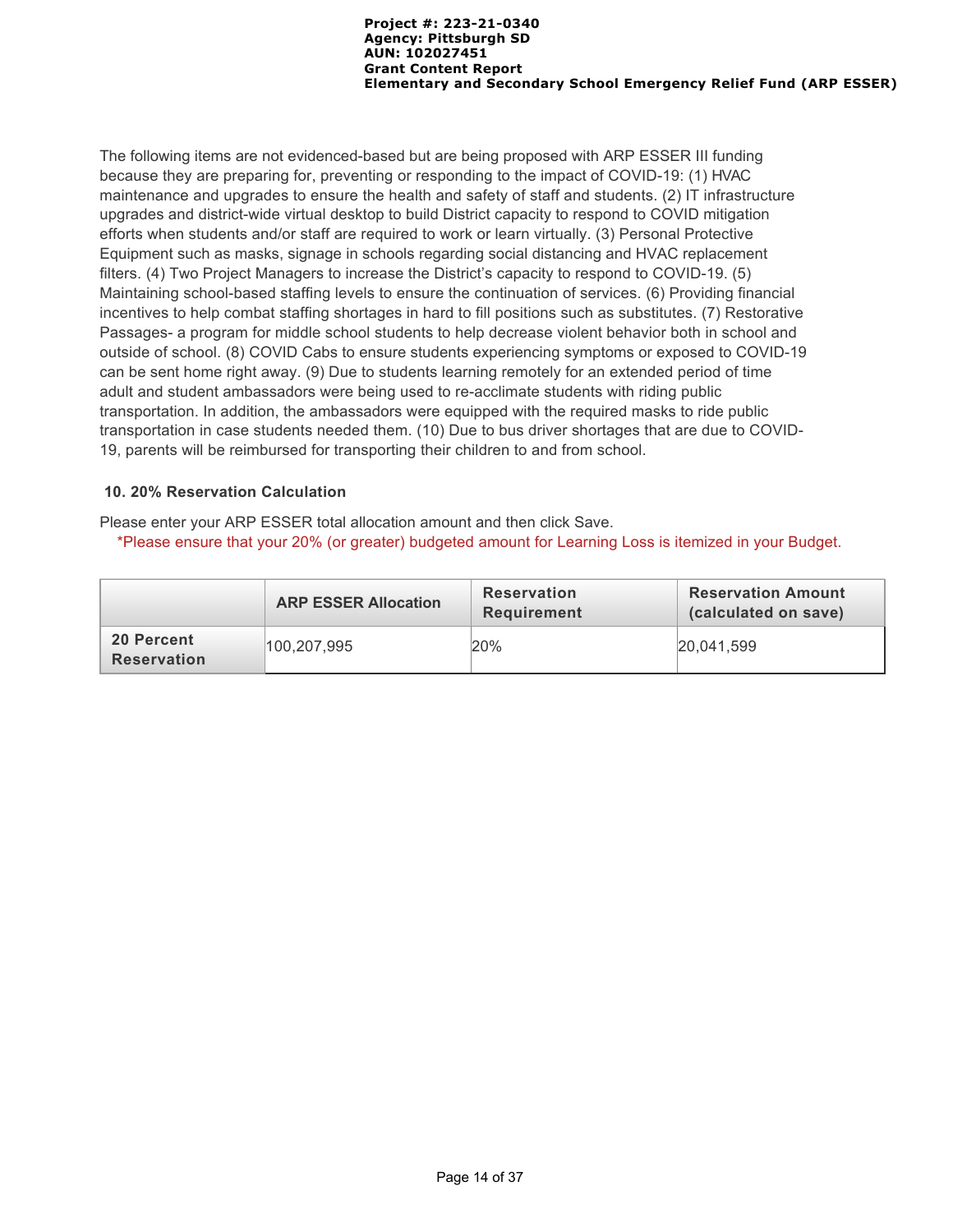### **Section: Narratives - Monitoring and Measuring Progress**

### **Section IV: Monitoring and Measuring Progress**

In this fourth section, LEAs are asked to describe efforts to build local capacity to ensure high-quality data collection and reporting to safeguard funds for their intended purposes.

## **11. Capacity for Data Collection and Reporting**

LEAs must continuously monitor progress and adjust strategies as needed. Describe the LEA's capacity and strategy to collect and analyze data (disaggregated by student group, where applicable), for each of the following measures:

|                                                                                                                        | Data Collection and Analysis Plan (including plan to disaggregate data)                                                                                                                                                                                                                                                                                                                                                                                                                                                                                                                                                                                                                                                                                                                                                                                                                                                                                                                                                                                                                                                                                                                                                                                                                                                                                                                                                                                                                                                                                                                                                                                                                                                 |
|------------------------------------------------------------------------------------------------------------------------|-------------------------------------------------------------------------------------------------------------------------------------------------------------------------------------------------------------------------------------------------------------------------------------------------------------------------------------------------------------------------------------------------------------------------------------------------------------------------------------------------------------------------------------------------------------------------------------------------------------------------------------------------------------------------------------------------------------------------------------------------------------------------------------------------------------------------------------------------------------------------------------------------------------------------------------------------------------------------------------------------------------------------------------------------------------------------------------------------------------------------------------------------------------------------------------------------------------------------------------------------------------------------------------------------------------------------------------------------------------------------------------------------------------------------------------------------------------------------------------------------------------------------------------------------------------------------------------------------------------------------------------------------------------------------------------------------------------------------|
| <b>Student learning,</b><br>including academic<br>impact of lost<br>instructional time during<br>the COVID-19 pandemic | The following assessments or ways of understanding student progress will be<br>used to review student growth: The district utilizes the NWEA MAP assessment as<br>a broad screener for all students K-12 (completed 2 times in the 2021-22 school<br>year due to the delayed State testing and 3 times a year in future years - except<br>for PASA students who utilize IEP Goals), IEP Learning Goals (for all students with<br>IEPs). The broad screener is leveraged to identify students in need of additional<br>interventions or educational extension activities. For these students, additional<br>measures may be available based on their area of need, such as the DIBELS<br>assessment for reading skills. Data are provided to educators using several<br>delivery methods, which provide individual-level growth and performance<br>information as well as data in a form that can be aggregated for the classroom,<br>school, or district. Additionally, based on the findings of the REL examination of<br>student performance during remote instruction, The State Assessment stands as<br>a marker of overall performance for each school, and the attainment of expected<br>proficiency for each student. The PVAAS process which provides an individual<br>student projection allows for examination of the aggregate performance of<br>teachers, schools, and the district. Additionally, the district has engaged<br>researchers at NWEA, the Harvard Center for Education Policy Research<br>(CEPR), and the American Institutes for Research (AIR) with the primary goal of<br>leveraging NWEA results to provide timely feedback to districts on their academic<br>COVID Recovery initiatives. |
| <b>Opportunity to learn</b><br>measures (see help text)                                                                | Student Responses to the Tripod student survey, as well as individual-level<br>information for SEL surveys conducted through the Panorama platform which<br>provides SEL information for each student, school, and the district. Additionally,<br>information from Clever which provides click-through information for accessed<br>online resources as well as usage information from Schoology the district<br>Learning Management System.                                                                                                                                                                                                                                                                                                                                                                                                                                                                                                                                                                                                                                                                                                                                                                                                                                                                                                                                                                                                                                                                                                                                                                                                                                                                             |
| <b>Jobs created and</b><br>retained (by number of<br>FTEs and position type)<br>(see help text)                        | The District will use ESSER III funding to create 3.0 FTE's and retain 144.16<br>FTE's as follows: --144.16 FTE's will be retained through the continuity of<br>services provision that consists of Counselors, Social-Workers, Principals,<br>Librarians, Student Services Assistants, Project Assistants, regular education<br>teachers and Career and Technical Education teachers. -- 2.0 FTE's COVID-19<br>Mitigation Project Managers will be carried over from ESSER II into ESSER III to<br>extend the time these positions can support COVID-19 mitigation strategies. --1.0<br>FTE evaluation position will be created that will work in the Data Research                                                                                                                                                                                                                                                                                                                                                                                                                                                                                                                                                                                                                                                                                                                                                                                                                                                                                                                                                                                                                                                    |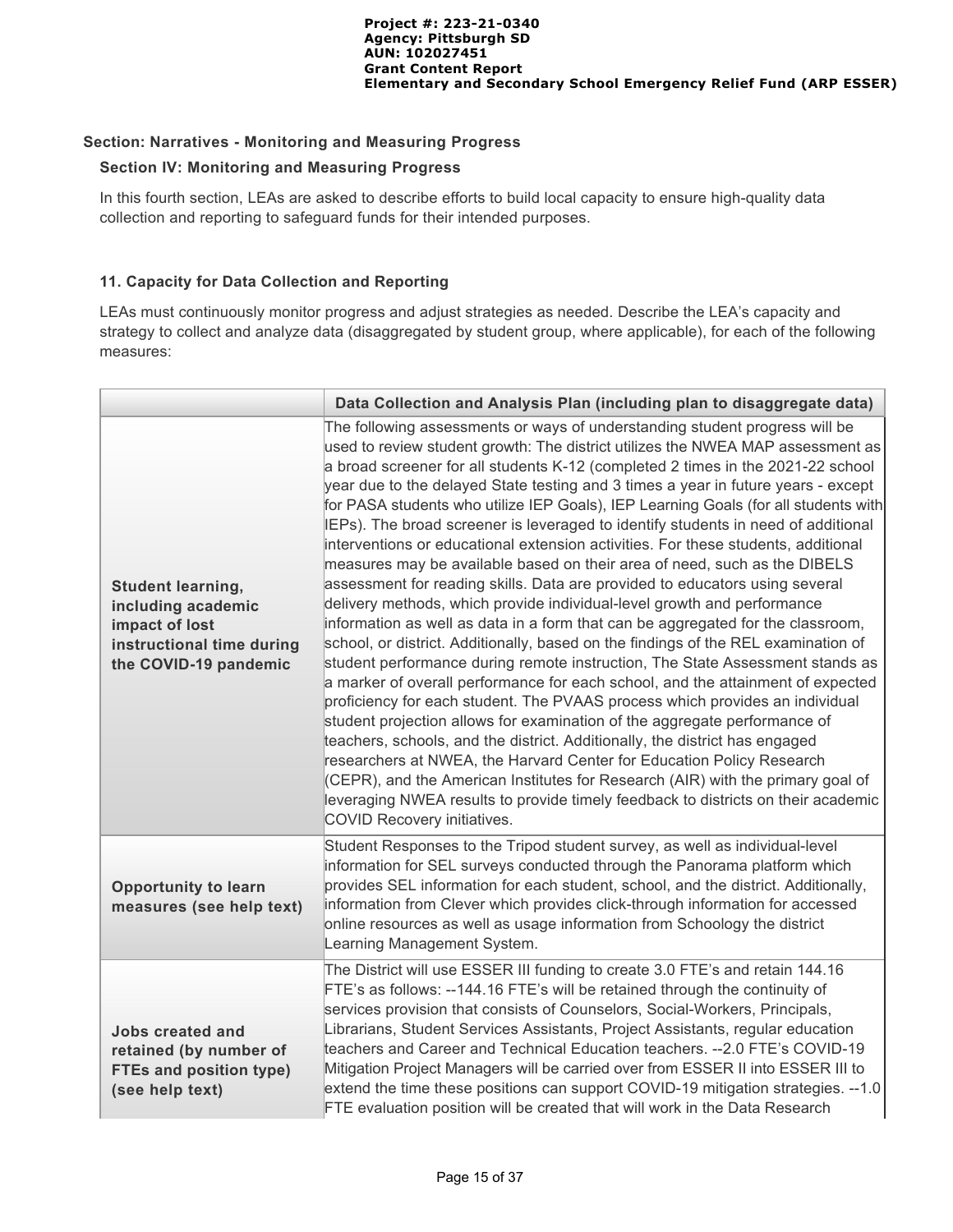|                                                                                                                    | Data Collection and Analysis Plan (including plan to disaggregate data)                                                                                                                                                                                                                                                                                                                                                                                                                                                                                                                                                                                                                                                                                                                                                                                                                                                                                                                                                                                                                                                                                                                                                                                                                                                                                                                                                                                                                                                                                                                              |
|--------------------------------------------------------------------------------------------------------------------|------------------------------------------------------------------------------------------------------------------------------------------------------------------------------------------------------------------------------------------------------------------------------------------------------------------------------------------------------------------------------------------------------------------------------------------------------------------------------------------------------------------------------------------------------------------------------------------------------------------------------------------------------------------------------------------------------------------------------------------------------------------------------------------------------------------------------------------------------------------------------------------------------------------------------------------------------------------------------------------------------------------------------------------------------------------------------------------------------------------------------------------------------------------------------------------------------------------------------------------------------------------------------------------------------------------------------------------------------------------------------------------------------------------------------------------------------------------------------------------------------------------------------------------------------------------------------------------------------|
|                                                                                                                    | Evaluation and Assessment department at the District to support the evaluation<br>of the programs within this application.                                                                                                                                                                                                                                                                                                                                                                                                                                                                                                                                                                                                                                                                                                                                                                                                                                                                                                                                                                                                                                                                                                                                                                                                                                                                                                                                                                                                                                                                           |
| <b>Participation in programs</b><br>funded by ARP ESSER<br>resources (e.g., summer<br>and afterschool<br>programs) | The following assessments or ways of understanding student progress will be<br>used to review student growth: The district utilizes the NWEA MAP assessment as<br>a broad screener for all students K-12 (completed 2 times in the 2021-22 school<br>year due to the delayed State testing and 3 times a year in future years - except<br>for PASA students who utilize IEP Goals), IEP Learning Goals (for all students with<br>IEPs). The broad screener is leveraged to identify students in need of additional<br>interventions or educational extension activities. For these students, additional<br>measures may be available based on their area of need, such as the DIBELS<br>assessment for reading skills. Data are provided to educators using several<br>delivery methods, which provide individual-level growth and performance<br>information as well as data in a form that can be aggregated for the classroom,<br>school, or district. The State Assessment stands as a marker of overall<br>performance for each school, and the attainment of expected proficiency for each<br>student. The PVAAS process which provides an individual student projection<br>allows for examination of the aggregate performance of teachers, schools, and<br>the district. Additionally, the district has engaged researchers at NWEA, the<br>Harvard Center for Education Policy Research (CEPR), and the American<br>Institutes for Research (AIR) with the primary goal of leveraging NWEA results to<br>provide timely feedback to districts on their academic COVID Recovery initiatives. |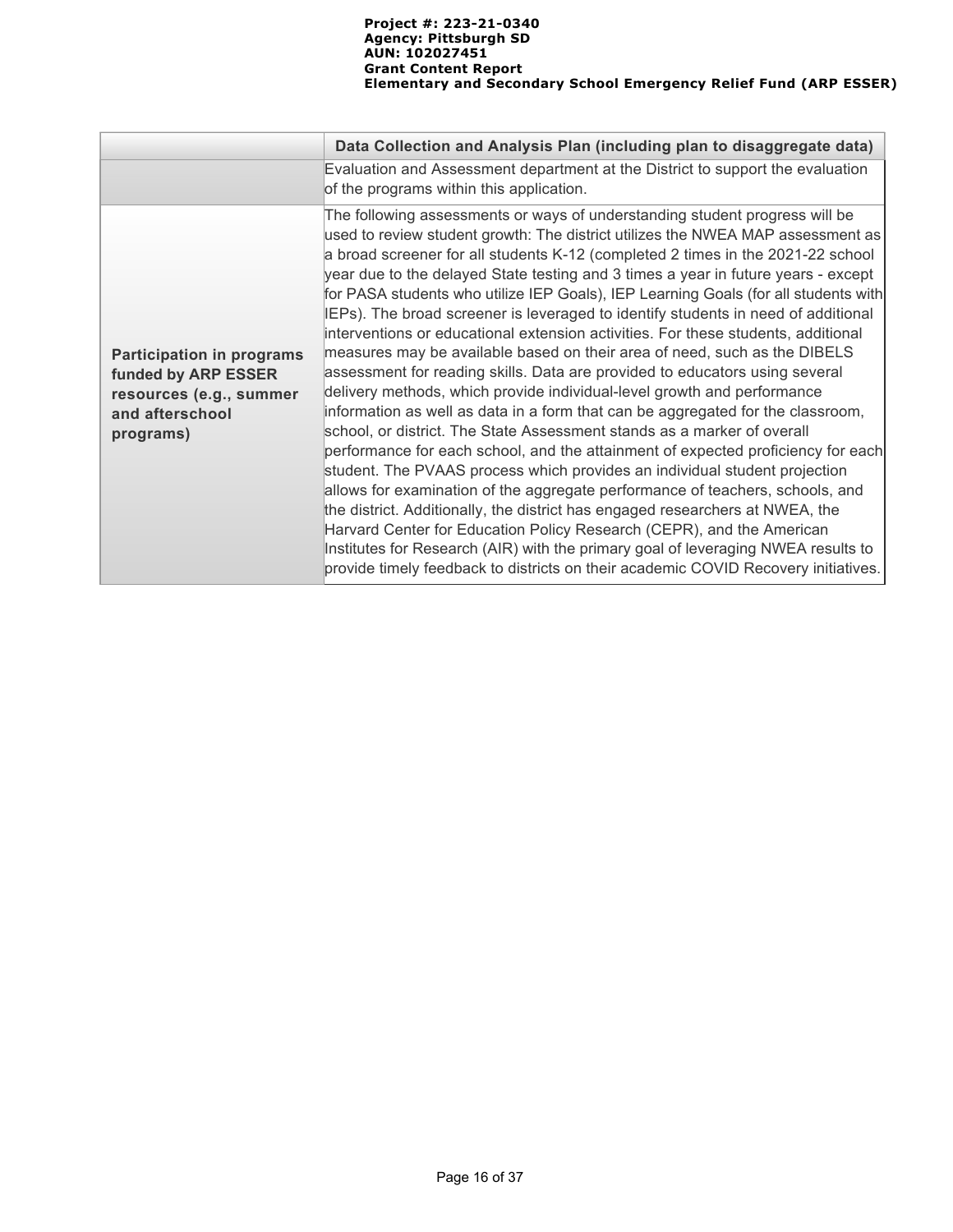#### **Section: Narratives - ARP ESSER Assurances**

#### **ARP ESSER Fund Assurances**

Please complete each of the following assurances prior to plan submission:

## $\mathcal{A}$

**The LEA will implement appropriate fiscal monitoring of and internal controls for the ARP ESSER funds (e.g., by updating the LEA's plan for monitoring funds and internal controls under the CARES and CRRSA Acts; addressing potential sources of waste, fraud, and abuse; conducting random audits; or other tools).**

# $\mathcal{P}$

**The LEA will complete quarterly Federal Financial Accountability Transparency Act (FFATA) reports and comply with all PDE reporting requirements, including on matters such as:**

- **How the LEA is developing strategies and implementing public health protocols including, to the greatest extent practicable, policies and plans in line with the CDC guidance related to mitigating COVID-19 in schools;**
- **Overall plans and policies related to LEA support for return to in-person instruction and maximizing in-person instruction time, including how funds will support a return to and maximize in-person instruction time, and advance equity and inclusivity in participation in in-person instruction;**
- **Data on each LEA's and school's mode of instruction (fully in-person, hybrid, and fully remote) and conditions;**
- **LEA uses of funds to meet students' social, emotional, and academic needs, including through summer enrichment programming and other evidence-based interventions, and how they advance equity for underserved students;**
- **LEA uses of funds to sustain and support access to LEA-supported early childhood education programs;**
- **Impacts and outcomes (disaggregated by student subgroup) through use of ARP ESSER funding (e.g., quantitative and qualitative results of ARP ESSER funding, including on personnel, student learning, and budgeting at the school and district level);**
- **Student data (disaggregated by student subgroup) related to how the COVID-19 pandemic has affected instruction and learning;**
- **Requirements under the FFATA; and**
- **Additional reporting requirements as may be necessary to ensure accountability and transparency of ARP ESSER fund use.**

#### $\mathcal{L}$

**The LEA will cooperate with any examination of records with respect to such funds by making records available for inspection, production, and examination, and authorized individuals available for interview and examination, upon the request of: (a) the United States Department of Education and/or its Inspector General; (b) any other federal agency, commission, or department in the lawful exercise**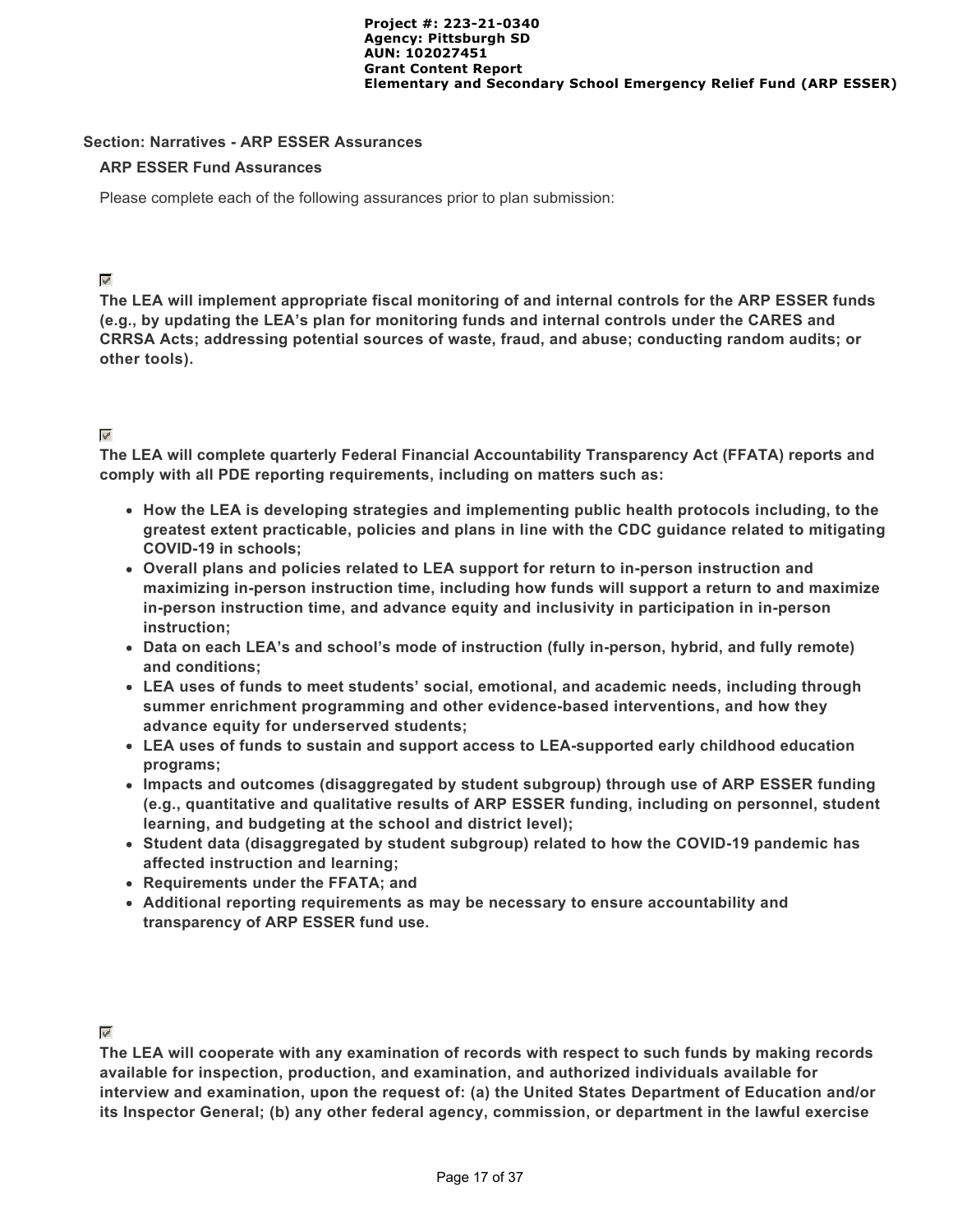**of its jurisdiction and authority; (c) the Pennsylvania Department of Education; and/or (d) the Pennsylvania Auditor General, Pennsylvania Inspector General, or any other state agency.**

#### $\omega^{\mu}$

**Records pertaining to ARP ESSER Funds, including financial records related to the use of grant funds, will be tracked and retained separately from those records related to the LEA's use of other Federal funds, including ESSER I and ESSER II Funds.**

### $\omega^{\mu}$

**The LEA will maintain inventory records, purchase orders and receipts for equipment (over \$5,000) purchased, all computing devices, and special purpose equipment (\$300 - \$4,999), and will conduct a physical inventory every two years. Please note: inventory of equipment purchased with federal funds must be broken out by funding source.**

# $\mathbf{w}^{\mathbf{p}^{\mathbf{p}}}$

**Any LEA receiving funding under this program will have on file with the SEA a set of assurances that meets the requirements of section 442 of the General Education Provisions Act (GEPA) (20 U.S.C. 1232e).**

# $\varphi^i$

**The LEA will conduct its operations so that no person shall be excluded from participation in, be denied the benefits of, or be subject to discrimination under the ARP ESSER program or activity based on race; color; national origin, which includes a person's limited English proficiency or English learner status and a person's actual or perceived shared ancestry or ethnic characteristics; sex; age; or disability. These non-discrimination obligations arise under Federal civil rights laws, including but not limited to Title VI of the Civil Rights Act of 1964, Title IX of the Education Amendments Act of 1972, section 504 of the Rehabilitation Act of 1973, and the Age Discrimination Act of 1975. In addition, the LEA must comply with all regulations, guidelines, and standards issued by the United States Department of Education under any of these statutes.**

### $\varphi^{\mu}$

**The LEA will comply with all ARP Act and other ARP ESSER requirements, including but not limited to complying with the maintenance of equity provisions in section 2004(c) of the ARP Act. Under Maintenance of Equity, per-pupil funding from state and local sources and staffing levels for** *high poverty schools* **may not be decreased by an amount that exceeds LEA-wide reductions in per-pupil** funding and staffing levels for *all schools* served by the LEA<sup>1</sup>. High poverty schools are the 25 percent **of schools serving the highest percent of economically disadvantaged students in the LEA as measured by information LEAs submitted in PIMS that includes individual student data and identifying if the student meets economically disadvantaged criteria. This data is used to calculate school poverty percentages . Note: An LEA is exempt from the Maintenance of Equity requirement if the LEA has a total enrollment of fewer than 1,000 students, operates a single school, serves all students in each**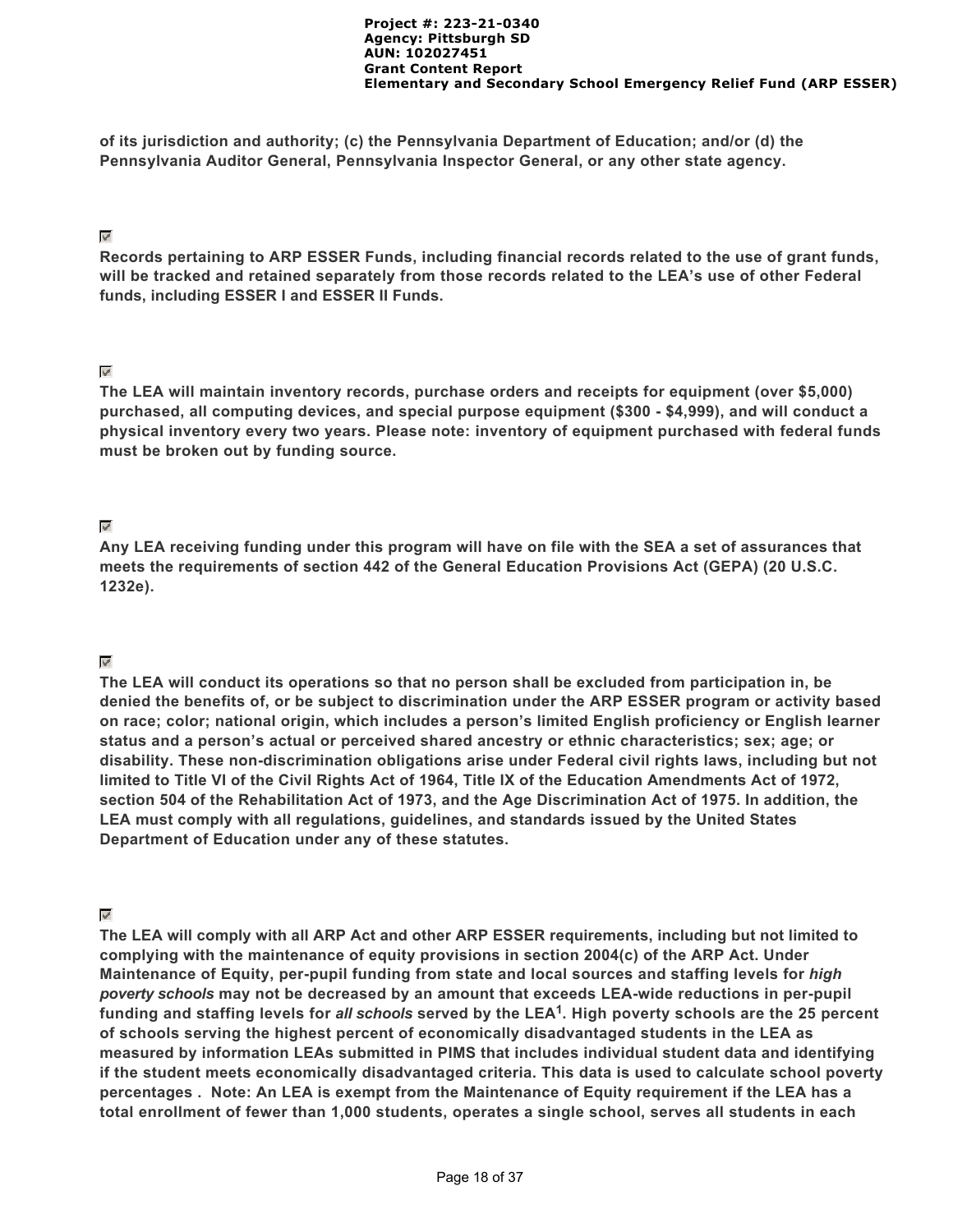**grade span in a single school, or demonstrates an exceptional or uncontrollable circumstance, as determined by the United States Secretary of Education.**

<sup>1</sup> Calculations for Maintenance of Equity: Per Pupil Funding from combined State and local funding = **Total LEA funding from combined State and local funding for all schools served by the LEA in the given fiscal year, divided by the number of children enrolled in all schools served by the LEA in the given fiscal year.Full time equivalent staff = Total full-time equivalent staff in all schools served by the LEA in the given fiscal year, divided by the number of children enrolled in all schools served by the LEA in the given fiscal year.These calculations should be completed for all schools in the LEA as well as for high poverty schools in the LEA for FY 2021-22 and 2022-23. Reductions must not be greater for high poverty schools than for all schools in the LEA.**

### $\mathbf{w}^{\prime}$

**The LEA will implement evidence-based interventions, as required by section 2001(e)(1) of the ARP Act.**

### $\mathbf{v}^{\prime}$

**The LEA will address the disproportionate impact of the COVID-19 pandemic on underserved students (i.e., students from low-income families, students from underserved racial or ethnic groups and gender groups, English learners, children with disabilities, students experiencing homelessness, children and youth in foster care, migrant students, and other groups disproportionately impacted by the pandemic that have been identified by the LEA) as required by section 2001(e)(1) of the ARP Act.**

### $\overline{\mathscr{D}}$

**The LEA will develop and make publicly available a Plan for the Safe Return to In-Person Instruction and Continuity of Services, hereinafter referred to as the LEA Health and Safety Plan, that complies with section 2001(i) of the ARP Act. The plan will be submitted to PDE, in a manner and form determined by PDE, no later than July 30, 2021.** 

### $\mathscr{P}$

**The LEA's Health and Safety Plan will include (1) how the LEA will, to the greatest extent practicable, support prevention and mitigation policies in line with the most up-to-date guidance from the CDC for the reopening and operation of school facilities to effectively maintain the health and safety of students, educators, and other staff; (2) how the LEA will ensure continuity of services, including but not limited to services to address the students' academic needs, and students' and staff members' social, emotional, mental health, and other needs, which may include student health and food services; (3) how the LEA will maintain the health and safety of students, educators, and other staff and the extent to which it has adopted policies, and a description of any such policy on each of the following safety recommendations established by the CDC: (a) universal and correct wearing of masks; (b) modifying facilities to allow for physical distancing (e.g., use of cohorts/podding); (c) handwashing and respiratory etiquette; (d) cleaning and maintaining healthy facilities, including improving**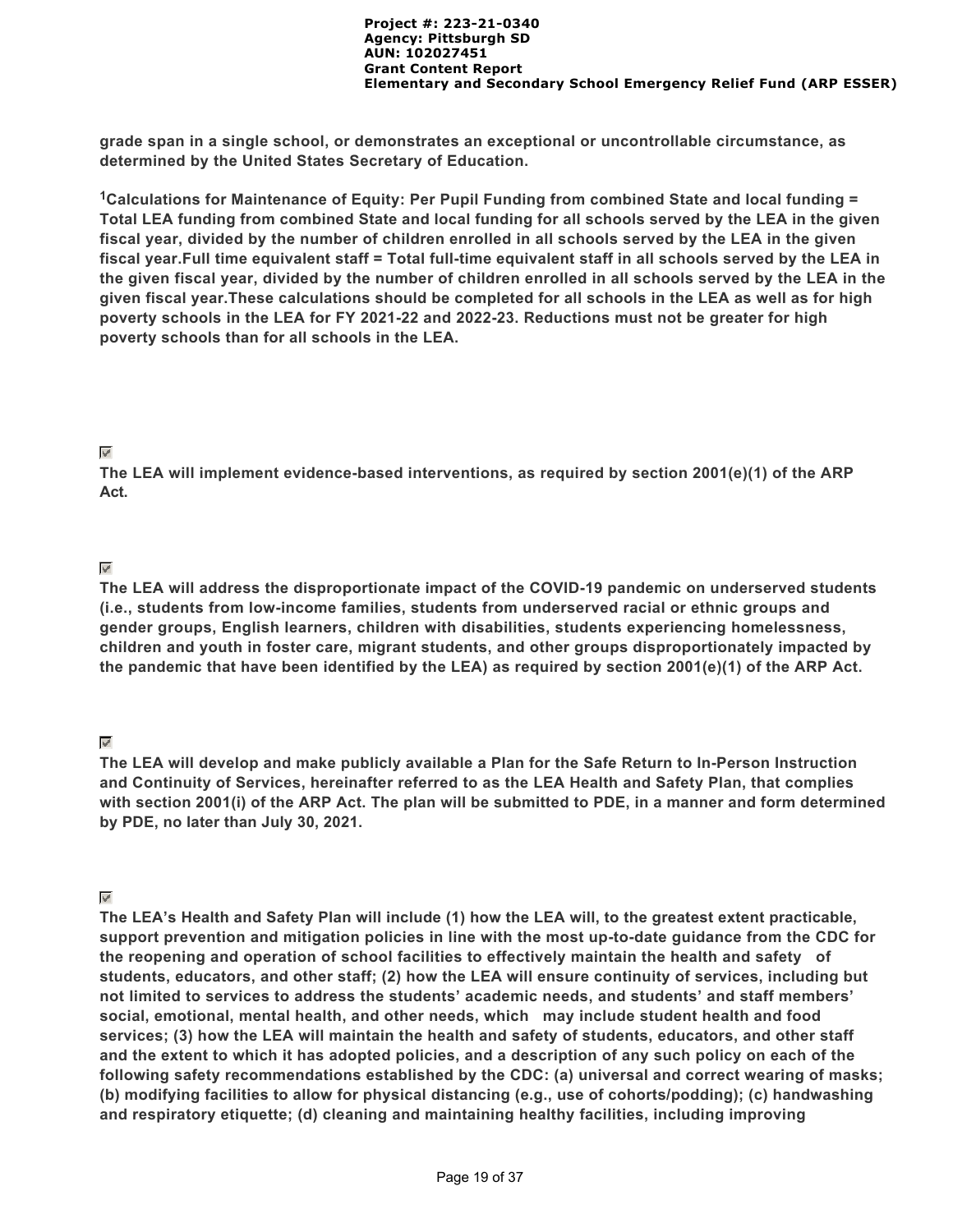**ventilation; (e) contact tracing in combination with isolation and quarantine, in collaboration with the State and local health departments; (f) diagnostic and screening testing; (g) efforts to provide vaccinations to school communities; (h) appropriate accommodations for children with disabilities with respect to health and safety policies; and (i) coordination with state and local health officials.**

### $\varphi^i$

**The LEA will review its Health and Safety Plan at least every six months during the duration of the ARP ESSER grant period and make revisions as appropriate. When determining whether revisions are necessary, the LEA will take into consideration significant changes to CDC guidance on reopening schools and will seek public input and take public input into account.**

### $\psi^i$

**The LEA's Health and Safety Plan will be made publicly available on the LEA website and must be written in a language that parents/caregivers can understand or be orally translated for parent/caregivers and must be provided in alternate format upon request by a parent/caregiver who is an individual with a disability.**

# $\mathbf{v}^{\prime}$

**The LEA will provide to PDE: (1) the URL(s) where the public can readily find data on school operating status; and (2) the URL(s) for the LEA websites where the public can find the LEA's Health and Safety plan as required under section 2001(i) of the ARP Act; and the LEA Plan for the Use of ARP ESSER Funds.**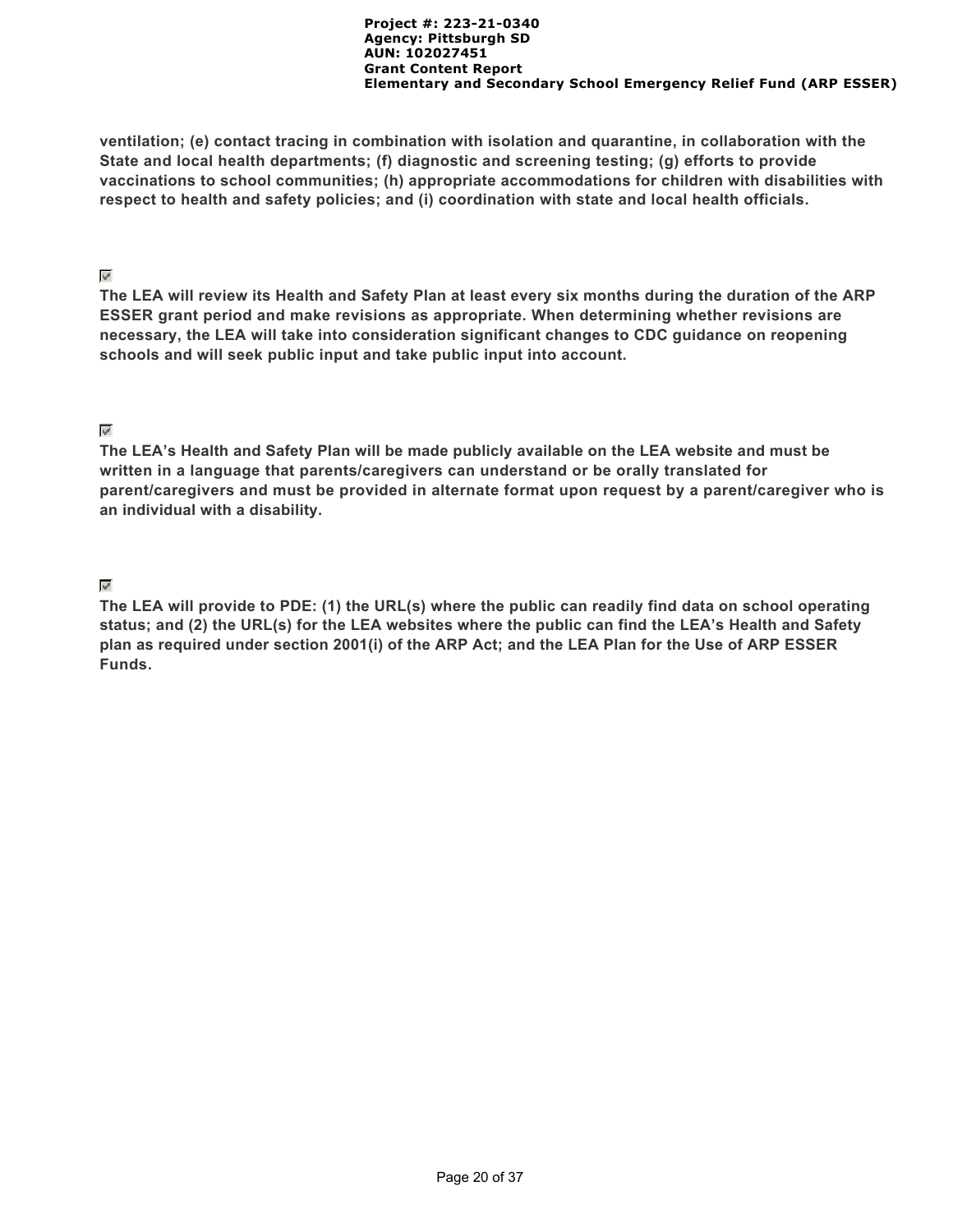### **Section: Narratives - LEA Health and Safety Plan Upload**

#### **LEA HEALTH AND SAFETY PLAN**

 Please upload your LEA Health and Safety Plan below, and check the assurance indicating that you have completed your upload. Please name the file using your LEA name followed by Health and Safety Plan. example: "*LEA Name***-Health and Safety Plan"**

### **CHECK HERE - to assure that you have successfully uploaded your LEA Health and Safety Plan.**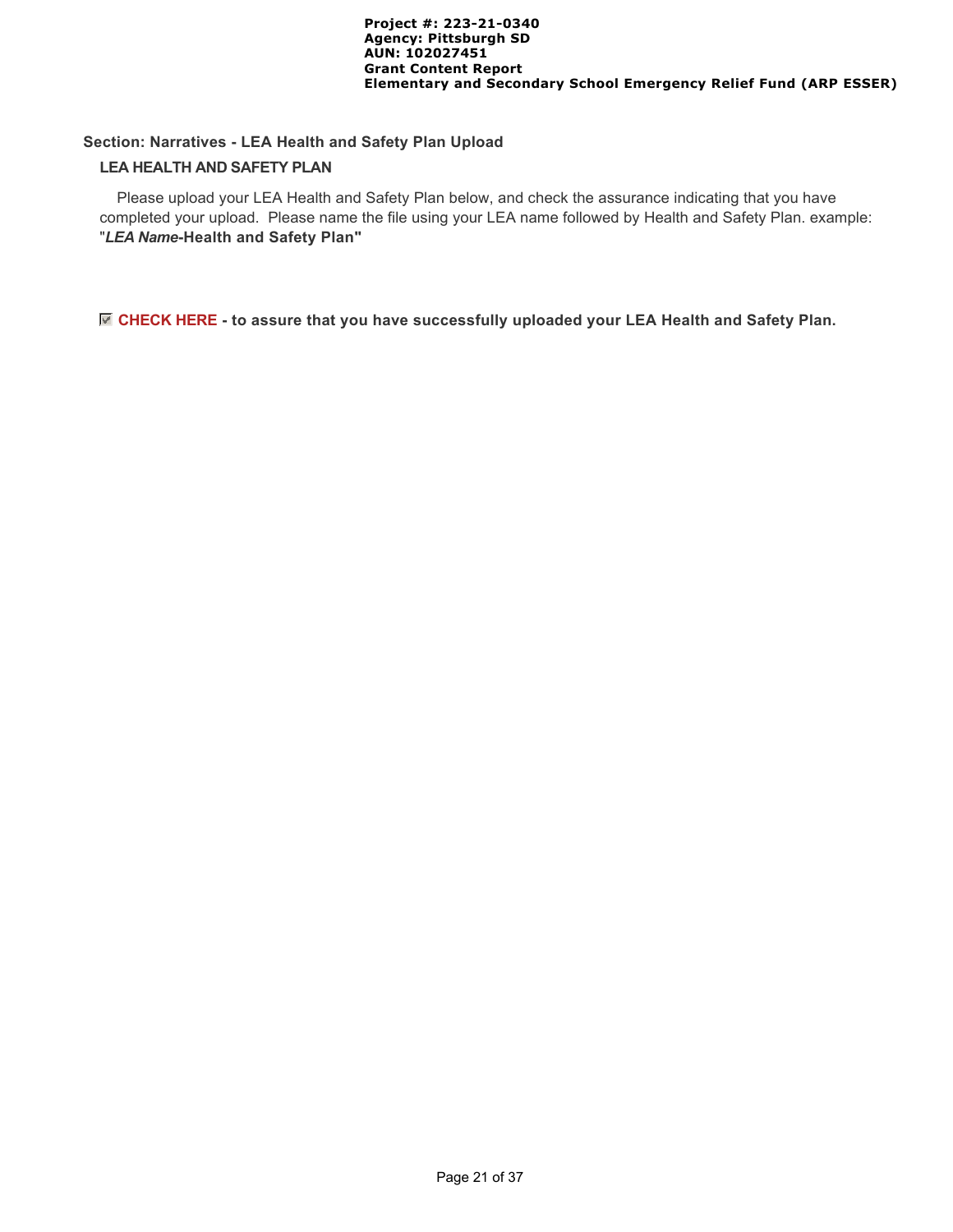# **Section: Budget - Instruction Expenditures BUDGET OVERVIEW**

# **Budget**

\$100,207,995.00 **Allocation** \$100,207,995.00

# **Budget Over(Under) Allocation**

\$0.00

### **INSTRUCTION EXPENDITURES**

| <b>Function</b>                                                        | <b>Object</b>                                                    | <b>Amount</b>   | <b>Description</b>                                                                                         |
|------------------------------------------------------------------------|------------------------------------------------------------------|-----------------|------------------------------------------------------------------------------------------------------------|
| 1100 - REGULAR<br><b>PROGRAMS-</b><br>ELEMENTARY /<br><b>SECONDARY</b> | 600 - Supplies                                                   | \$13,410,994.00 | Learning Loss -<br>textbooks, e-textbooks,<br>workbooks.<br>assessments, classroom<br>libraries and novels |
| 1400 - Other<br>Instructional Programs-<br>Elementary / Secondary      | 100 - Salaries                                                   | \$566,287.00    | Learning Loss - Summer<br>BOOST - camp staff pay<br>for comp-additional work                               |
| 1400 - Other<br>Instructional Programs-<br>Elementary / Secondary      | 100 - Salaries                                                   | \$12,428.00     | Learning Loss - Summer<br>BOOST - intern pay                                                               |
| 1400 - Other<br>Instructional Programs-<br>Elementary / Secondary      | 200 - Benefits                                                   | \$153,417.00    | Learning Loss - Summer<br><b>BOOST</b> - mandatory<br>benefits for summer pay                              |
| 1400 - Other<br>Instructional Programs-<br>Elementary / Secondary      | 300 - Purchased<br>Professional and<br><b>Technical Services</b> | \$388,300.00    | Learning Loss - Summer<br><b>BOOST</b> - enrichment<br>providers                                           |
| 1400 - Other<br>Instructional Programs-<br>Elementary / Secondary      | 300 - Purchased<br>Professional and<br><b>Technical Services</b> | \$35,181.00     | Learning Loss - Summer<br><b>BOOST</b> - enrichment<br>providers management<br>fee                         |
| 1400 - Other<br>Instructional Programs-                                | 600 - Supplies                                                   | \$87,043.00     | Learning Loss - Sumer<br>BOOST - book fair,<br>academic resources,                                         |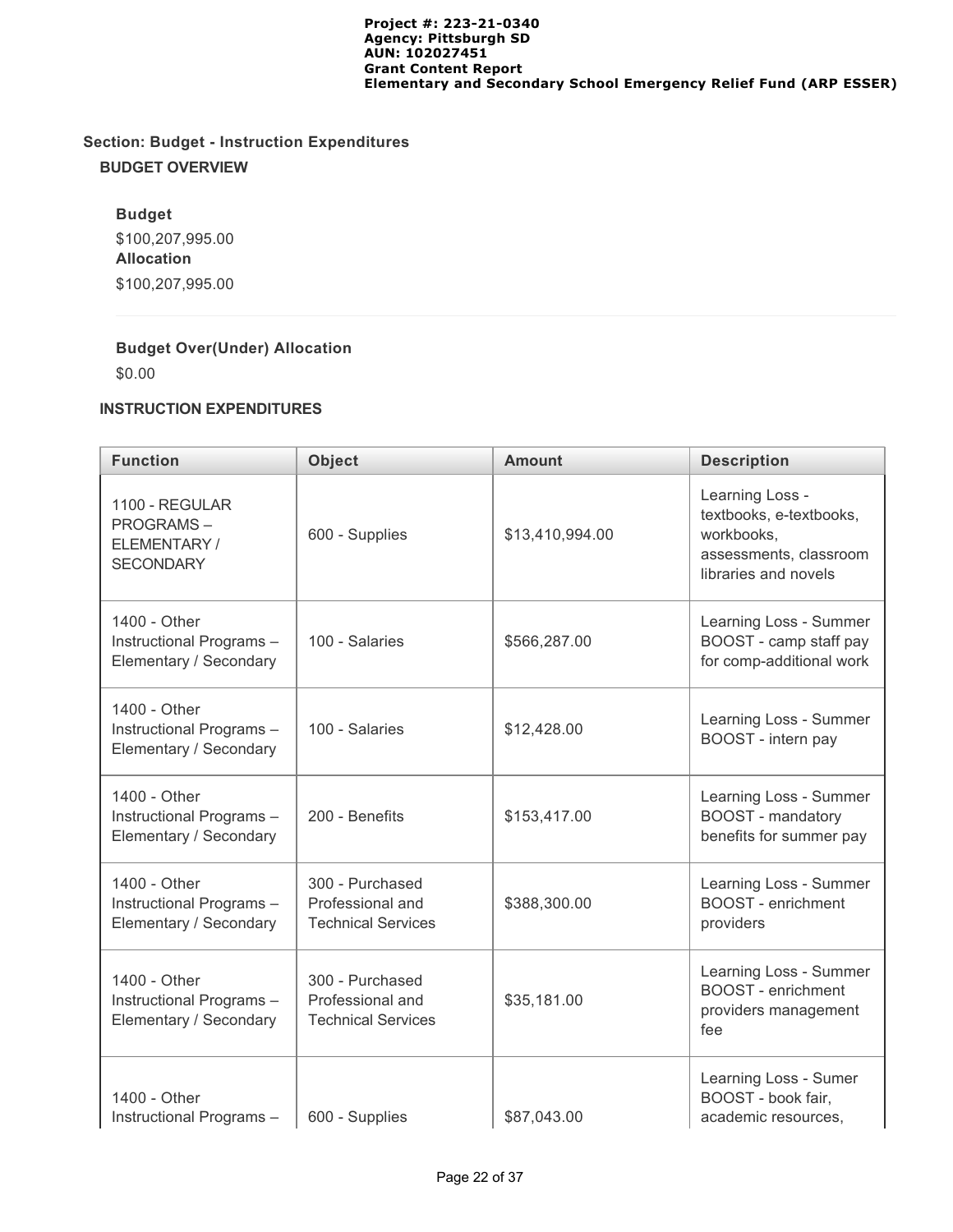| <b>Function</b>                                                       | <b>Object</b>                                                    | <b>Amount</b>                                                             | <b>Description</b>                                                                                                                    |  |  |
|-----------------------------------------------------------------------|------------------------------------------------------------------|---------------------------------------------------------------------------|---------------------------------------------------------------------------------------------------------------------------------------|--|--|
| Elementary / Secondary                                                |                                                                  |                                                                           | games, consumables,<br>pens, paper, pencils                                                                                           |  |  |
| 1400 - Other<br>Instructional Programs-<br>Elementary / Secondary     | 500 - Other Purchased<br>\$390,000.00<br><b>Services</b>         |                                                                           | Learning Loss - Sumer<br>BOOST - camper<br>transportation                                                                             |  |  |
| 1400 - Other<br>Instructional Programs-<br>Elementary / Secondary     | 500 - Other Purchased<br><b>Services</b>                         | \$2,000.00                                                                | Learning Loss - Sumer<br>BOOST - staff mileage to<br>and from camp sites                                                              |  |  |
| 1400 - Other<br>Instructional Programs-<br>Elementary / Secondary     | 600 - Supplies                                                   | Learning Loss - Sumer<br>BOOST - daily camper<br>snack                    |                                                                                                                                       |  |  |
| 1100 - REGULAR<br><b>PROGRAMS-</b><br>ELEMENTARY/<br><b>SECONDARY</b> | 100 - Salaries                                                   | \$1,928,371.00                                                            | Learning Loss - Tutoring<br>- staff pay for comp-<br>additional work                                                                  |  |  |
| 1100 - REGULAR<br><b>PROGRAMS-</b><br>ELEMENTARY/<br><b>SECONDARY</b> | 200 - Benefits                                                   | \$590,741.00                                                              | Learning Loss - Tutoring<br>- mandatory benefits for<br>comp-additional work                                                          |  |  |
| 1400 - Other<br>Instructional Programs-<br>Elementary / Secondary     | 100 - Salaries                                                   | \$203,064.00                                                              | Learning Loss - Tutoring<br>- Teacher on Special<br>Assignment for<br>Saturday/Evening school<br>$-1.0$ FTE                           |  |  |
| 1400 - Other<br>Instructional Programs-<br>Elementary / Secondary     | 200 - Benefits                                                   | \$90,445.00                                                               | Learning Loss - Tutoring<br>- Mandatory benefits for<br>Teacher on Special<br>Assignment for<br>Saturday/Evening school<br>$-1.0$ FTE |  |  |
| 1100 - REGULAR<br><b>PROGRAMS-</b><br>ELEMENTARY/<br><b>SECONDARY</b> | 300 - Purchased<br>Professional and<br><b>Technical Services</b> | Learning Loss - K-3<br>Literacy Support -<br>\$2,054,948.00<br>Consultant |                                                                                                                                       |  |  |
|                                                                       |                                                                  |                                                                           | SEL Supports -<br>Additional Before and                                                                                               |  |  |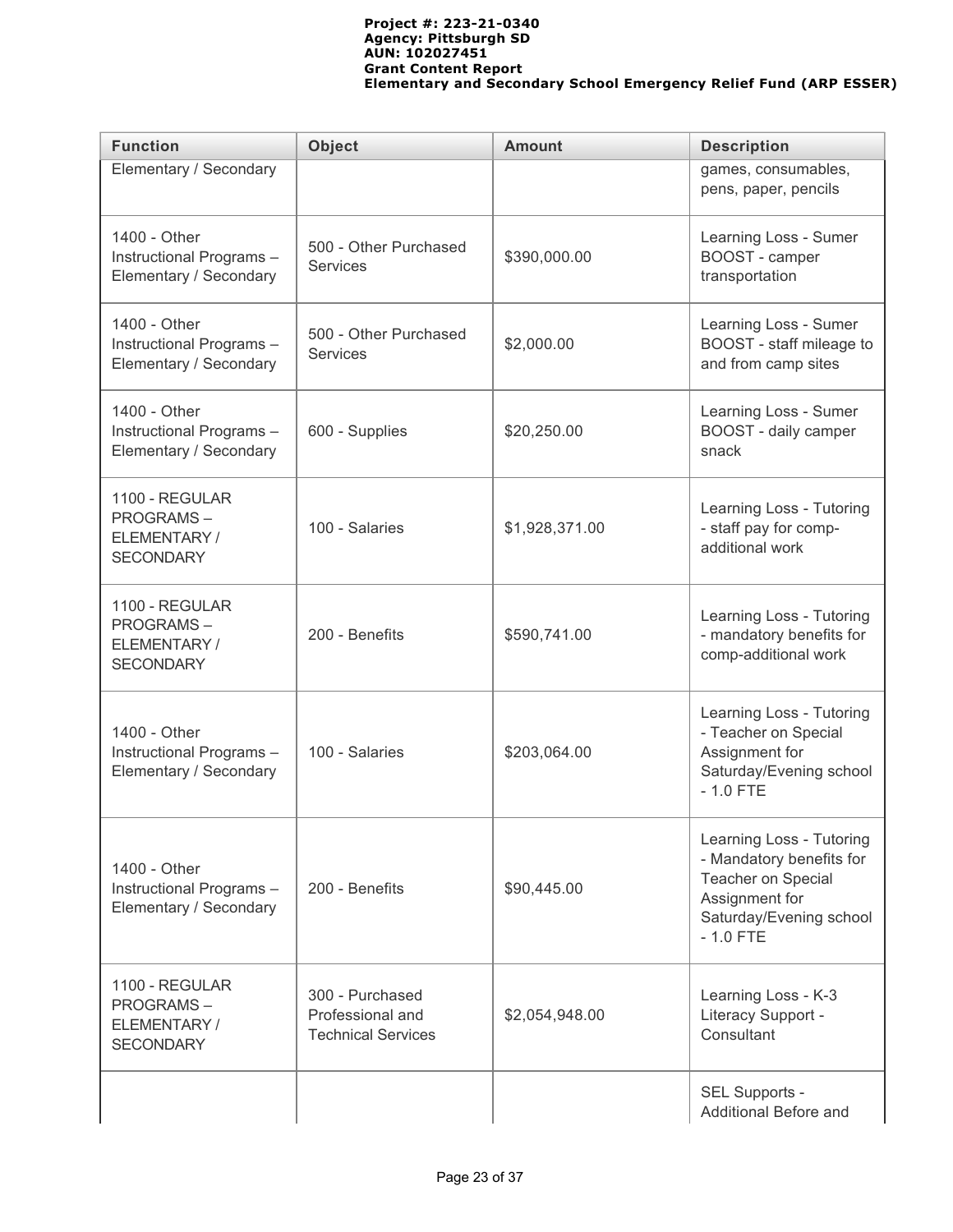| <b>Function</b>                                                       | <b>Object</b>                                                    | <b>Amount</b>   | <b>Description</b>                                                                                                                                                                           |  |
|-----------------------------------------------------------------------|------------------------------------------------------------------|-----------------|----------------------------------------------------------------------------------------------------------------------------------------------------------------------------------------------|--|
| 1400 - Other<br>Instructional Programs-<br>Elementary / Secondary     | 100 - Salaries                                                   | \$245,443.00    | Afterschool Supports -<br>Community Schools -<br>staff differential for<br>schools without<br>coordinator                                                                                    |  |
| 1400 - Other<br>Instructional Programs-<br>Elementary / Secondary     | 200 - Benefits<br>\$65,057.00                                    |                 | SEL Supports -<br>Additional Before and<br>Afterschool Supports -<br><b>Community Schools -</b><br>mandatory benefits for<br>staff differential for<br>schools without<br>coordinator        |  |
| 1400 - Other<br>Instructional Programs-<br>Elementary / Secondary     | 300 - Purchased<br>Professional and<br><b>Technical Services</b> | \$140,000.00    | SEL Supports -<br>Additional Before and<br>Afterschool Supports -<br>Community Schools -<br>progress monitoring,<br>attendance and outcome<br>tracking consultant                            |  |
| 1400 - Other<br>Instructional Programs-<br>Elementary / Secondary     | 300 - Purchased<br>Professional and<br><b>Technical Services</b> | \$5,324,745.00  | SEL Supports -<br>Additional Before and<br>Afterschool Supports -<br>Community Schools -<br>school based staff and<br>community-based<br>partners                                            |  |
| 1100 - REGULAR<br><b>PROGRAMS-</b><br>ELEMENTARY/<br><b>SECONDARY</b> | 100 - Salaries                                                   | \$13,140,437.00 | Continuity of Services -<br><b>General Staff Support -</b><br>classroom teachers -<br>61.56 FTEs; adjuncts -<br>7.15 FTEs;<br>paraprofessionals -<br>68.71 FTEs                              |  |
| 1100 - REGULAR<br><b>PROGRAMS-</b><br>ELEMENTARY/<br><b>SECONDARY</b> | 100 - Salaries                                                   | \$8,763,992.00  | Continuity of Services -<br><b>General Staff Support -</b><br>Mandatory benefits for<br>classroom teachers -<br>61.56 FTEs, adjuncts -<br>7.15 FTEs and<br>paraprofessionals -<br>68.71 FTEs |  |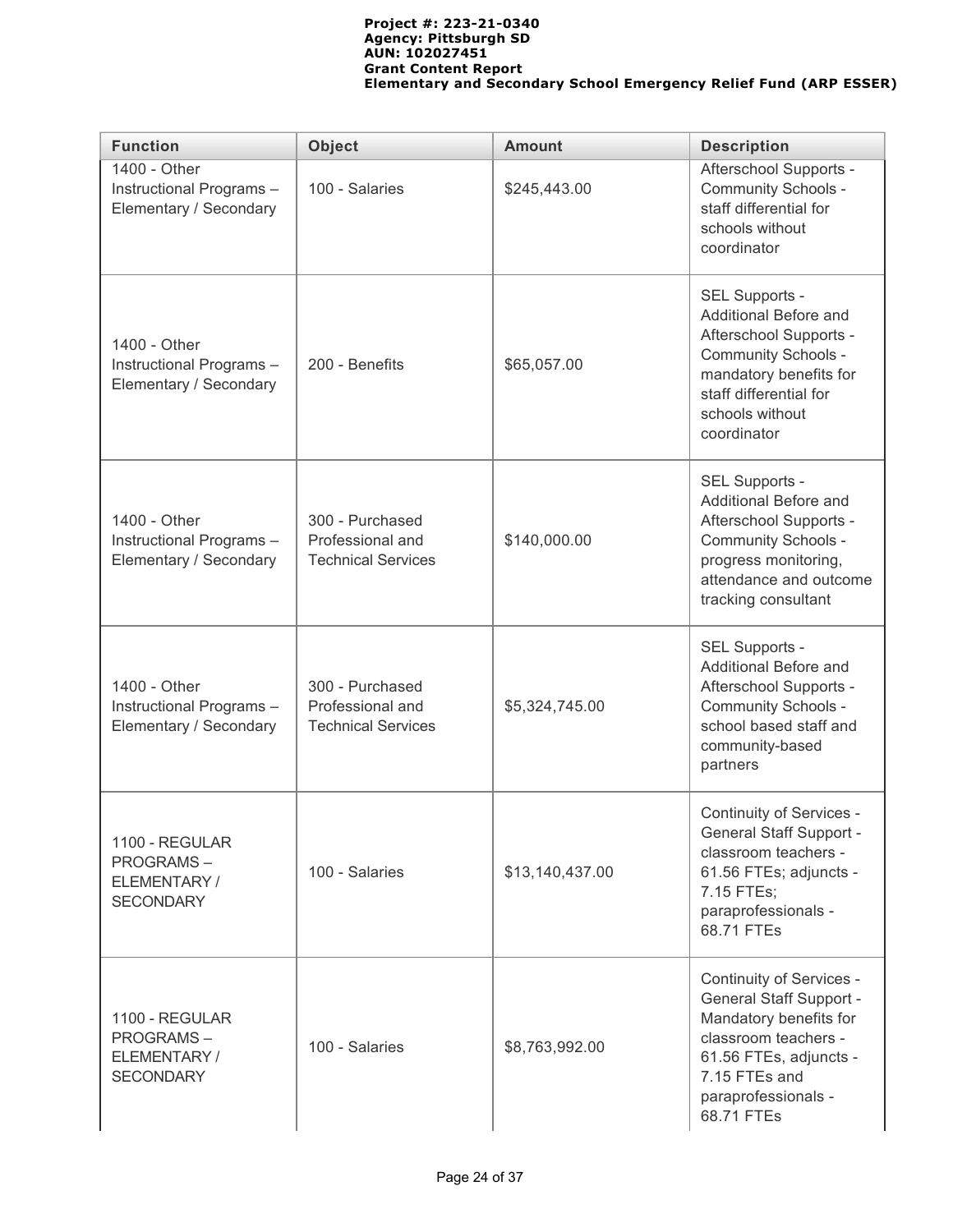| <b>Function</b>                                                        | <b>Object</b>                                                    | <b>Amount</b>  | <b>Description</b>                                                                                                                                                                                                                                                                                             |
|------------------------------------------------------------------------|------------------------------------------------------------------|----------------|----------------------------------------------------------------------------------------------------------------------------------------------------------------------------------------------------------------------------------------------------------------------------------------------------------------|
| 1300 - CAREER AND<br><b>TECHNICAL EDUCATION</b>                        | 100 - Salaries                                                   | \$2,586,098.00 | Continuity of Services -<br><b>General Staff Support -</b><br>health occupation - 3.0<br>FTEs, consumer and<br>homemaking education -<br>3.0 FTEs, business<br>education - 3.0 FTEs,<br>technical education - 3.0<br>FTEs and trade and<br>industrial education - 3.0<br><b>FTEs</b>                           |
| 1300 - CAREER AND<br><b>TECHNICAL EDUCATION</b>                        | 200 - Benefits                                                   | \$1,784,407.00 | Continuity of Services -<br><b>General Staff Support -</b><br>Mandatory benefits for<br>health occupation - 3.0<br>FTEs, consumer and<br>homemaking education -<br>3.0 FTEs, business<br>education - 3.0 FTEs,<br>technical education - 3.0<br>FTEs and trade and<br>industrial education - 3.0<br><b>FTEs</b> |
| 1100 - REGULAR<br><b>PROGRAMS-</b><br>ELEMENTARY/<br><b>SECONDARY</b>  | 100 - Salaries                                                   | \$1,976,128.00 | Other - Implementation<br>and Capacity Building -<br>increase in daily/hour<br>rate for substitutes                                                                                                                                                                                                            |
| 1100 - REGULAR<br><b>PROGRAMS-</b><br>ELEMENTARY /<br><b>SECONDARY</b> | 200 - Benefits                                                   |                | Other - Implementation<br>and Capacity Building -<br>mandatory benefits for<br>increase in daily/hour<br>rate for substitutes                                                                                                                                                                                  |
| 1100 - REGULAR<br><b>PROGRAMS-</b><br>ELEMENTARY /<br><b>SECONDARY</b> | 500 - Other Purchased<br><b>Services</b>                         | \$2,500,000.00 | SEL Supports - after<br>school transportation                                                                                                                                                                                                                                                                  |
| 1100 - REGULAR<br><b>PROGRAMS-</b><br>ELEMENTARY /<br><b>SECONDARY</b> | 300 - Purchased<br>Professional and<br><b>Technical Services</b> | \$602,000.00   | Learning Loss - Tutoring<br>- virtual tutoring<br>consultant                                                                                                                                                                                                                                                   |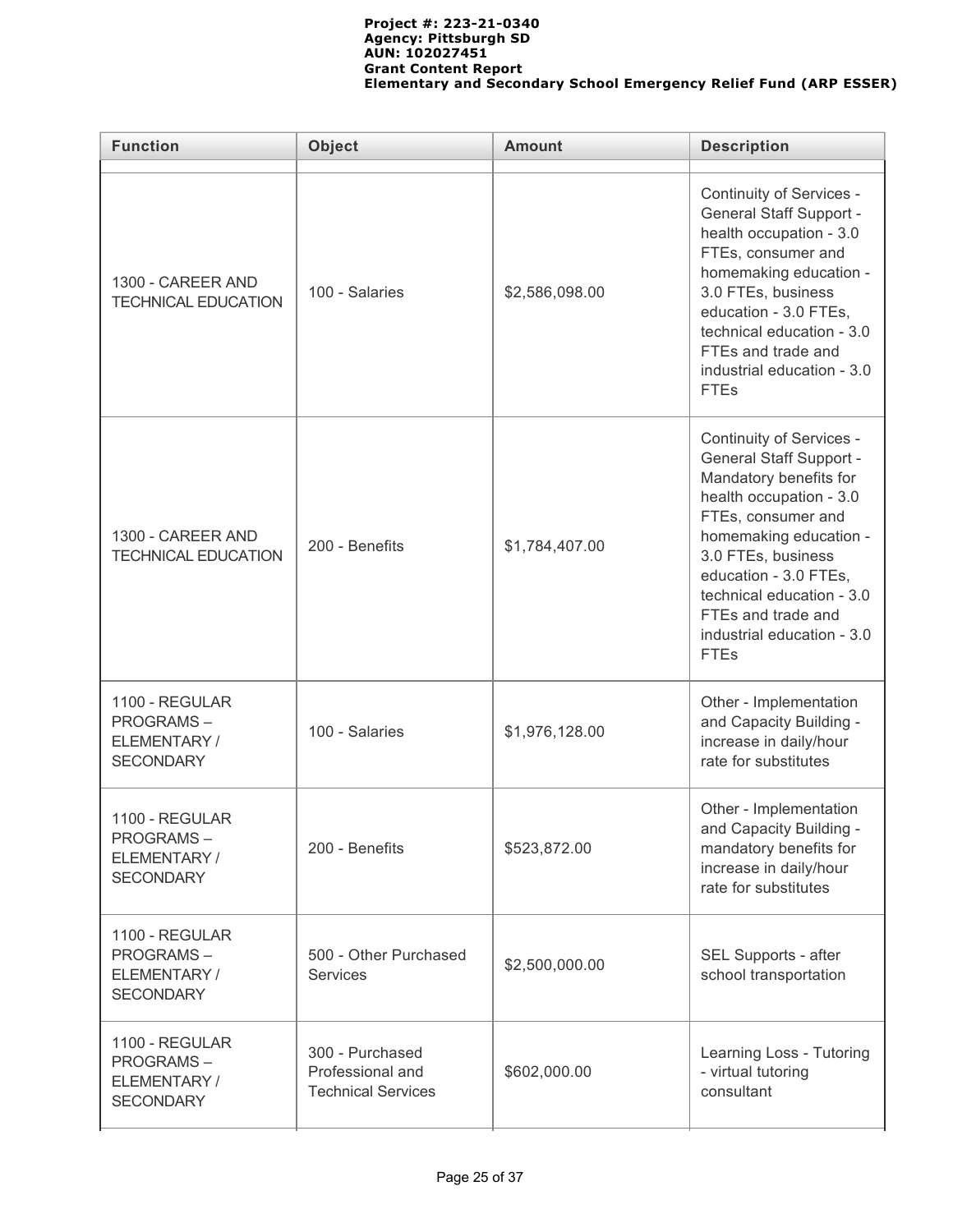|  | \$57,585,648.00 |  |
|--|-----------------|--|
|--|-----------------|--|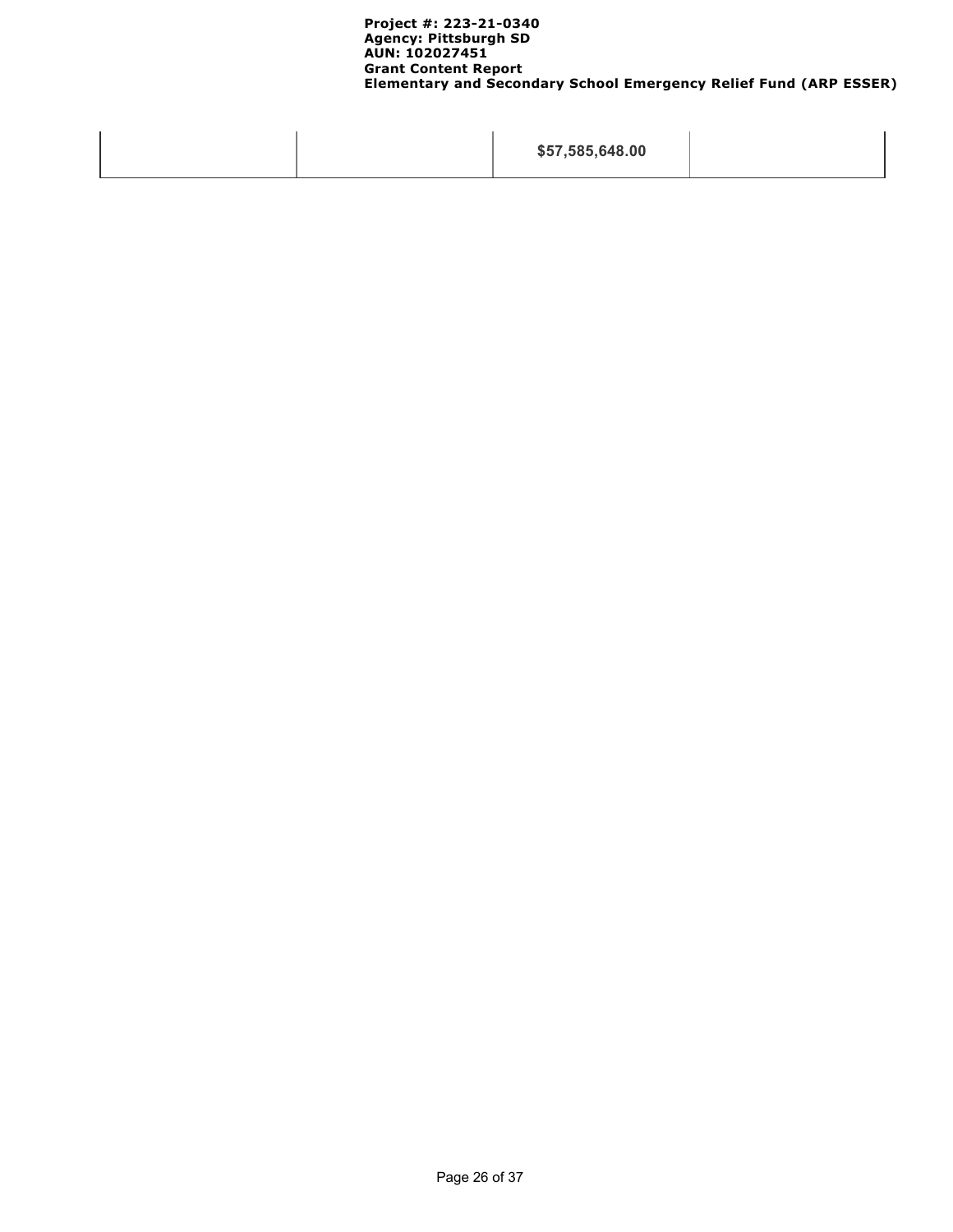# **Section: Budget - Support and Non-Instructional Expenditures BUDGET OVERVIEW**

# **Budget**

\$100,207,995.00 **Allocation** \$100,207,995.00

# **Budget Over(Under) Allocation**

\$0.00

### **NON-INSTRUCTIONAL EXPENDITURES**

| <b>Function</b>                         | <b>Object</b>  | <b>Amount</b>  | <b>Description</b>                                                                                                                                                                      |  |
|-----------------------------------------|----------------|----------------|-----------------------------------------------------------------------------------------------------------------------------------------------------------------------------------------|--|
| 3300 - Community<br><b>Services</b>     | 600 - Supplies | \$10,000.00    | Learning Loss - Summer<br>BOOST - camp outreach<br>with families including<br>materials and food for<br>meetings                                                                        |  |
| 2200 - Staff Support<br><b>Services</b> | 100 - Salaries | \$781,175.00   | Learning Loss - Summer<br>or afterschool training<br>pay for teachers                                                                                                                   |  |
| 2200 - Staff Support<br><b>Services</b> | 200 - Benefits | \$207,090.00   | Learning Loss -<br>Mandatory benefits for<br>summer of afterschool<br>training pay for teachers                                                                                         |  |
| 2200 - Staff Support<br><b>Services</b> | 100 - Salaries | \$1,931,614.00 | Learning Loss - Comp-<br>additional pay for<br>teacher professional<br>development including<br>but not limited to<br>Teacher Academy,<br>Reading Horizons,<br><b>LETRS and Elevate</b> |  |
| 2200 - Staff Support<br><b>Services</b> | 200 - Benefits | \$512,071.00   | Learning Loss -<br>Mandatory benefits for<br>comp-additional pay for<br>teacher professional<br>development including<br>but not limited to<br>Teacher Academy,                         |  |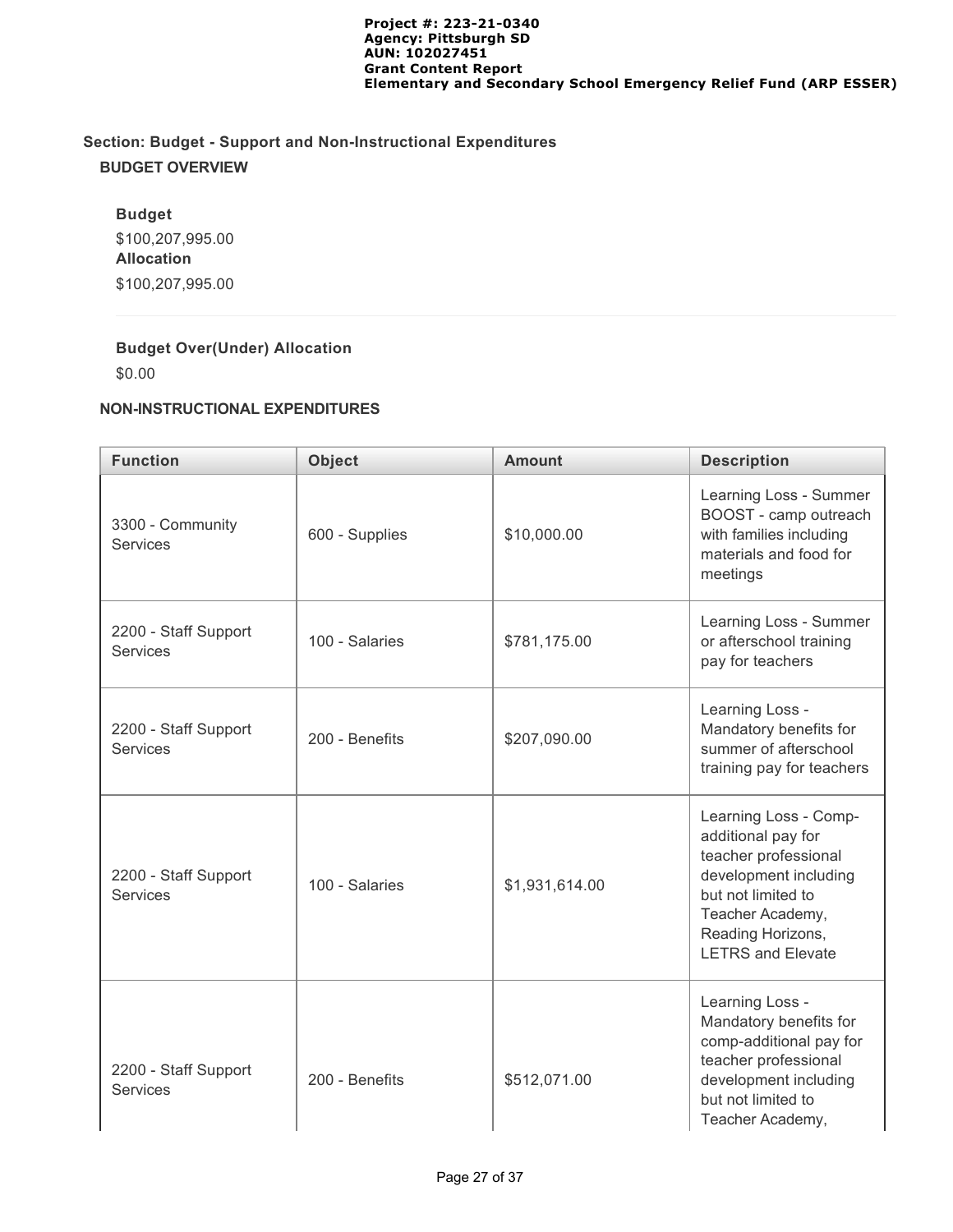| <b>Function</b>                                                                                         | <b>Object</b>                                                    | <b>Amount</b> | <b>Description</b>                                                                                                                                          |
|---------------------------------------------------------------------------------------------------------|------------------------------------------------------------------|---------------|-------------------------------------------------------------------------------------------------------------------------------------------------------------|
|                                                                                                         |                                                                  |               | Reading Horizons,<br><b>LETRS and Elevate</b>                                                                                                               |
| 3300 - Community<br><b>Services</b>                                                                     | 100 - Salaries                                                   | \$75,557.00   | Learning Loss - Family<br>and Staff<br>Engagement/Communica<br>tions - teacher home<br>visits - 54 schools x 6<br>teachers x \$23.32/hr x 5<br>hrs x 2 days |
| 3300 - Community<br><b>Services</b>                                                                     | 200 - Benefits                                                   | \$20,030.00   | Learning Loss - Family<br>and Staff<br>Engagement/Communica<br>tions - mandatory staff<br>benefits for teacher<br>home visits                               |
| 3300 - Community<br><b>Services</b>                                                                     | 100 - Salaries                                                   | \$22,667.00   | Learning Loss - Family<br>and Staff<br>Engagement/Communica<br>tions - teacher home visit<br>training pay                                                   |
| 3300 - Community<br><b>Services</b>                                                                     | 200 - Benefits                                                   | \$6,008.00    | Learning Loss - Family<br>and Staff<br>Engagement/Communica<br>tions - mandatory<br>benefits for teacher<br>home visit training pay                         |
| 3300 - Community<br><b>Services</b>                                                                     | 300 - Purchased<br>Professional and<br><b>Technical Services</b> | \$40,000.00   | Learning Loss - Family<br>and Staff<br>Engagement/Communica<br>tions home visit trainer -<br>consultant                                                     |
| 300 - Purchased<br>3300 - Community<br>Professional and<br><b>Services</b><br><b>Technical Services</b> |                                                                  | \$10,000.00   | Learning Loss - Family<br>and Staff<br>Engagement/Communica<br>tions - home<br>visits/survey date<br>management                                             |
|                                                                                                         |                                                                  |               | Learning Loss - Family                                                                                                                                      |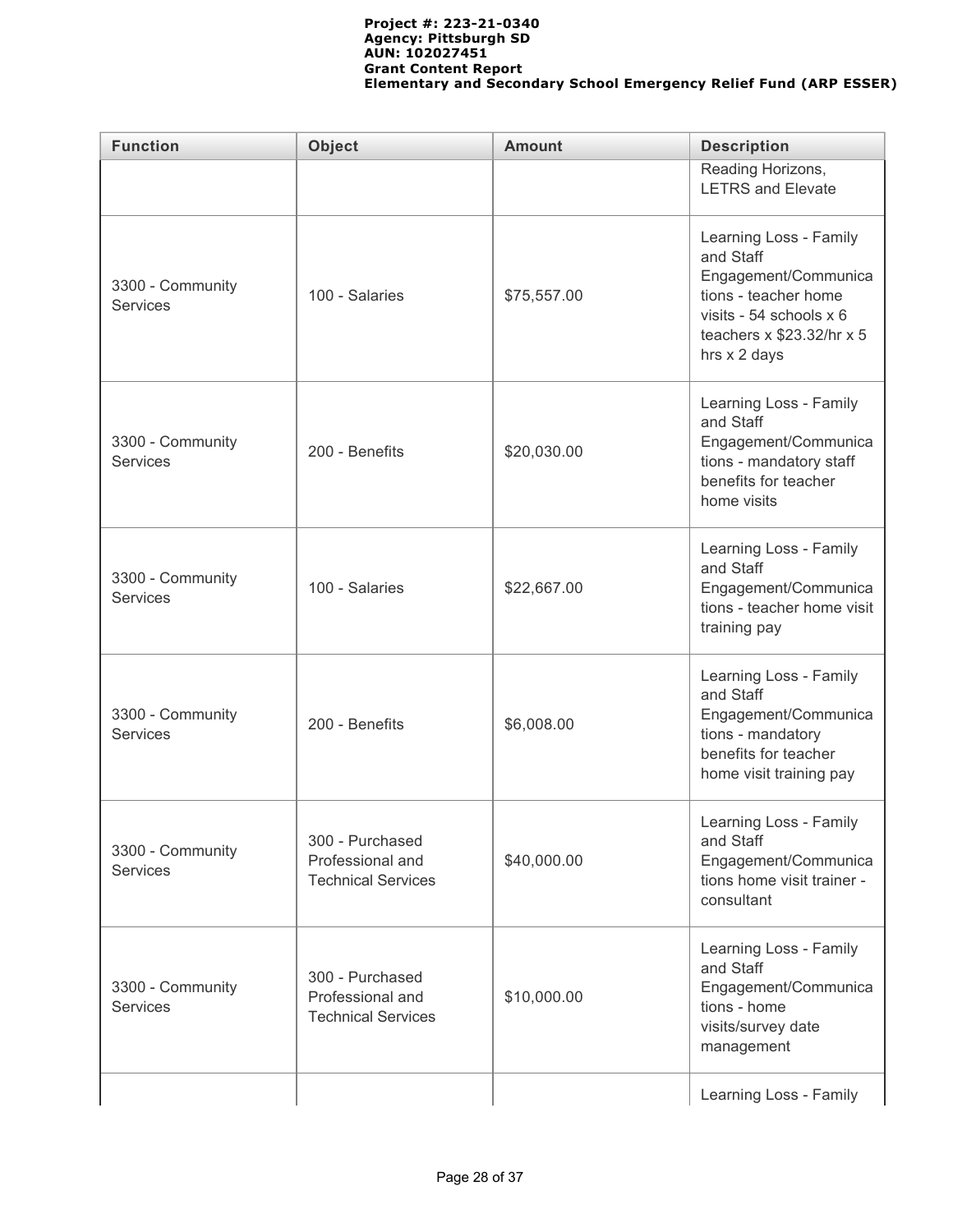| <b>Function</b>                         | <b>Object</b>                                                    | <b>Amount</b> | <b>Description</b>                                                                                                                               |  |  |
|-----------------------------------------|------------------------------------------------------------------|---------------|--------------------------------------------------------------------------------------------------------------------------------------------------|--|--|
| 3300 - Community<br><b>Services</b>     | 500 - Other Purchased<br><b>Services</b>                         | \$100,000.00  | and Staff<br>Engagement/Communica<br>tions - targeted media<br>campaign                                                                          |  |  |
| 3300 - Community<br><b>Services</b>     | 600 - Supplies                                                   | \$140,000.00  | Learning Loss - Family<br>and Staff<br>Engagement/Communica<br>tions - Let's Talk<br><b>Communication Platform</b>                               |  |  |
| 3300 - Community<br><b>Services</b>     | 500 - Other Purchased<br><b>Services</b>                         | \$80,000.00   | Learning Loss - Family<br>and Staff<br>Engagement/Communica<br>tions - direct mailings                                                           |  |  |
| 2200 - Staff Support<br><b>Services</b> | 100 - Salaries                                                   | \$22,660.00   | SEL Supports -<br><b>Restorative Practices -</b><br>Additional pay for<br>restorative practices<br>liaisons and trainers                         |  |  |
| 2200 - Staff Support<br>Services        | 100 - Salaries                                                   | \$6,008.00    | SEL Supports -<br><b>Restorative Practices -</b><br>Mandatory benefits for<br>restorative practices<br>liaison's and trainer's<br>additional pay |  |  |
| 2200 - Staff Support<br><b>Services</b> | 600 - Supplies                                                   | \$900.00      | SEL Supports -<br><b>Restorative Practices -</b><br>materials for trainings<br>and meetings (i.e. name<br>tags, pens, paper,<br>pencils)         |  |  |
| 2200 - Staff Support<br><b>Services</b> | 300 - Purchased<br>Professional and<br><b>Technical Services</b> | \$4,500.00    | SEL Supports -<br><b>Restorative Practices -</b><br>Annual license fee for<br>trainers                                                           |  |  |
| 2200 - Staff Support<br><b>Services</b> | 600 - Supplies                                                   | \$4,000.00    | SEL Supports -<br><b>Restorative Practices -</b><br>IIRP books for intro and<br>circle trainings                                                 |  |  |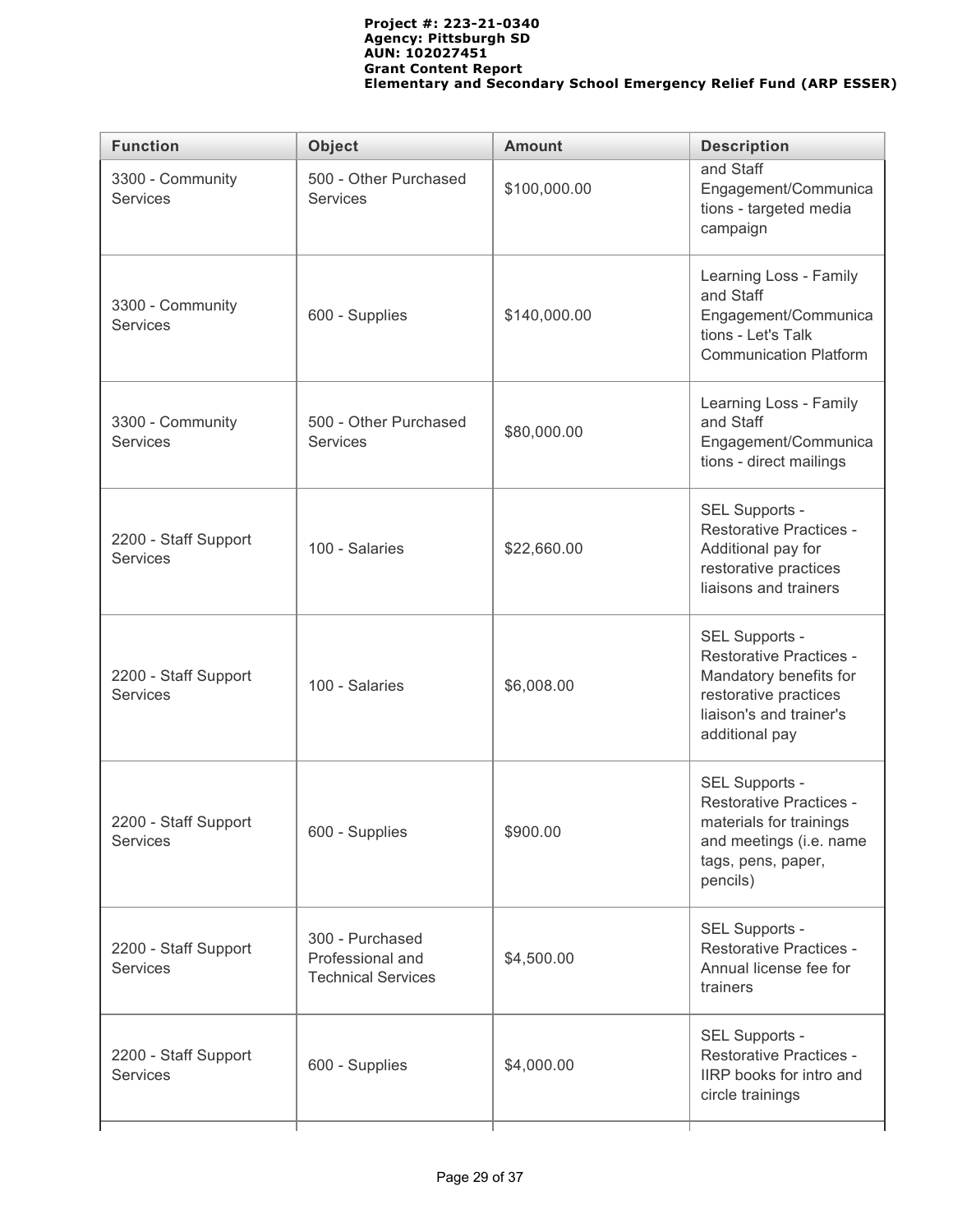| <b>Function</b>                              | <b>Object</b>                                                    | <b>Amount</b>                                                                  | <b>Description</b>                                                                                                                    |  |  |
|----------------------------------------------|------------------------------------------------------------------|--------------------------------------------------------------------------------|---------------------------------------------------------------------------------------------------------------------------------------|--|--|
| 2200 - Staff Support<br><b>Services</b>      | 100 - Salaries                                                   | \$323,360.00                                                                   | SEL Supports -<br><b>Restorative Practices -</b><br>10 FTEs to support<br>rooms and help revamp<br>programs                           |  |  |
| 2200 - Staff Support<br><b>Services</b>      | 200 - Benefits                                                   | \$211,373.00                                                                   | SEL Supports -<br><b>Restorative Practices -</b><br>Mandatory benefits for<br>10 FTEs to support<br>rooms and help revamp<br>programs |  |  |
| 2100 - SUPPORT<br><b>SERVICES - STUDENTS</b> | 300 - Purchased<br>Professional and<br><b>Technical Services</b> | \$275,000.00                                                                   | SEL Supports -<br><b>Restorative Practices -</b><br>Safe Passages<br>consultant                                                       |  |  |
| 2100 - SUPPORT<br><b>SERVICES - STUDENTS</b> | 300 - Purchased<br>Professional and<br><b>Technical Services</b> | \$225,000.00                                                                   | SEL Supports - Youth<br>Court - Consultants                                                                                           |  |  |
| 2100 - SUPPORT<br><b>SERVICES - STUDENTS</b> | 500 - Other Purchased<br><b>Services</b>                         | \$11,000.00                                                                    | SEL Supports - Youth<br>Court - travel                                                                                                |  |  |
| 2100 - SUPPORT<br><b>SERVICES - STUDENTS</b> | 600 - Supplies                                                   | \$15,000.00                                                                    | SEL Supports - Youth<br>Court - training manuals                                                                                      |  |  |
| 2100 - SUPPORT<br><b>SERVICES - STUDENTS</b> | 300 - Purchased<br>Professional and<br><b>Technical Services</b> | \$335,000.00                                                                   | SEL Supports - Youth<br>Court - research and<br>evaluation consultant                                                                 |  |  |
| 2100 - SUPPORT<br><b>SERVICES - STUDENTS</b> | 300 - Purchased<br>Professional and<br><b>Technical Services</b> | \$12,000.00                                                                    | SEL Supports - Youth<br>Court - technical support<br>consultant                                                                       |  |  |
| 2100 - SUPPORT<br><b>SERVICES - STUDENTS</b> | 100 - Salaries                                                   | SEL Supports - Youth<br>Court - Additional<br>\$10,000.00<br>stipend for staff |                                                                                                                                       |  |  |
| 2100 - SUPPORT<br><b>SERVICES - STUDENTS</b> | 200 - Benefits                                                   | \$2,651.00                                                                     | SEL Supports - Youth<br>Court - Mandatory<br>benefits for additional<br>stipend for staff                                             |  |  |
|                                              |                                                                  |                                                                                |                                                                                                                                       |  |  |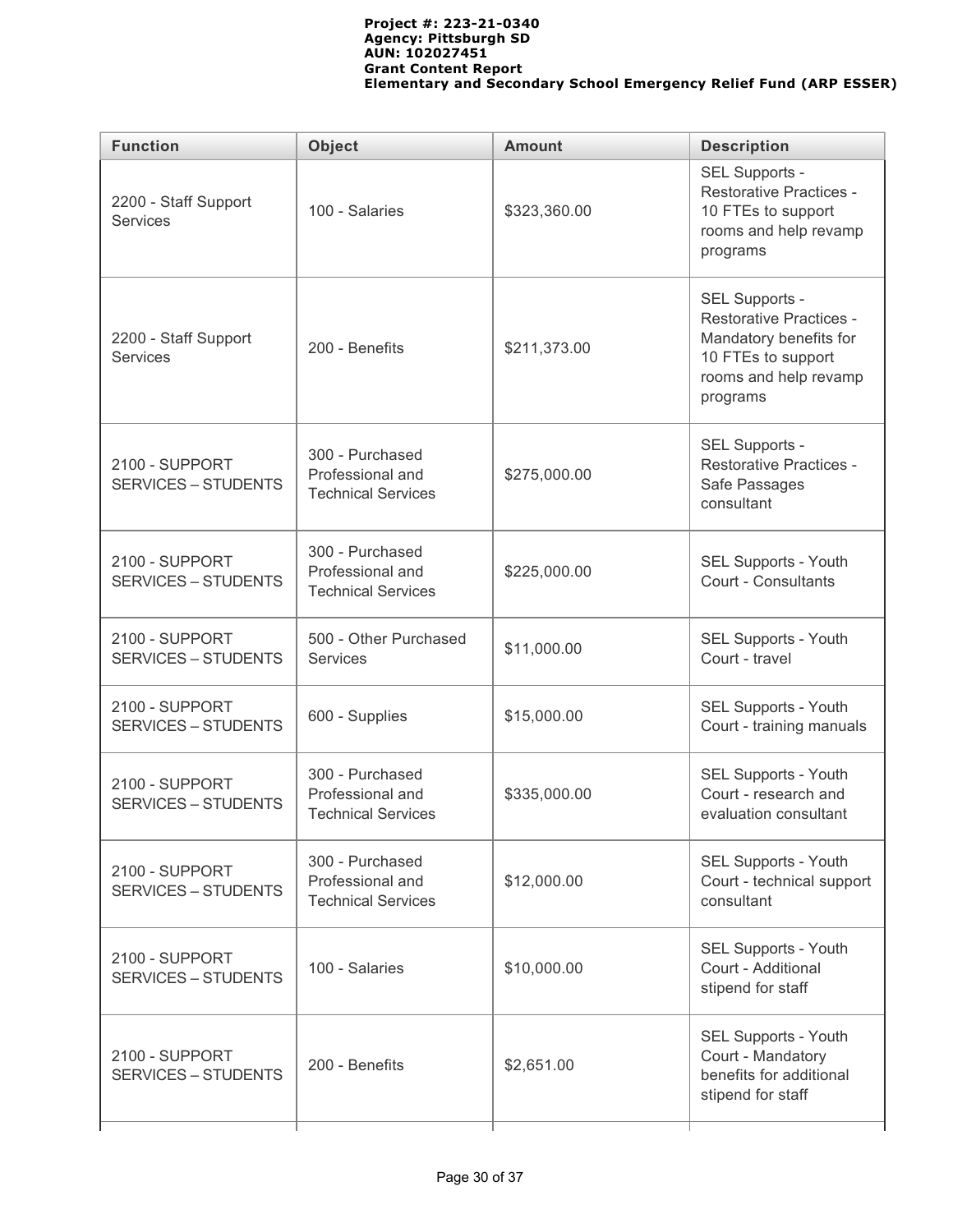| <b>Function</b>                                             | <b>Object</b>                                                    | <b>Amount</b>                                                    | <b>Description</b>                                                                                                                                                                                |  |
|-------------------------------------------------------------|------------------------------------------------------------------|------------------------------------------------------------------|---------------------------------------------------------------------------------------------------------------------------------------------------------------------------------------------------|--|
| 2100 - SUPPORT<br><b>SERVICES - STUDENTS</b>                | 300 - Purchased<br>Professional and<br><b>Technical Services</b> | \$525,000.00                                                     | SEL Supports - Youth<br>Court - Additional<br>consultant support                                                                                                                                  |  |
| 2100 - SUPPORT<br><b>SERVICES - STUDENTS</b>                | 300 - Purchased<br>Professional and<br><b>Technical Services</b> | SEL Supports - Therapy<br>supports for students -<br>consultants |                                                                                                                                                                                                   |  |
| 2100 - SUPPORT<br><b>SERVICES - STUDENTS</b>                | 100 - Salaries                                                   | \$501,737.00                                                     | Continuity of Services -<br><b>General Staff Support -</b><br>Social Workers 2.40<br><b>FTEs and Student</b><br>Services Assistants - 2.0<br><b>FTEs</b>                                          |  |
| 2100 - SUPPORT<br><b>SERVICES - STUDENTS</b>                | 200 - Benefits<br>\$346,199.00                                   |                                                                  | Continuity of Services -<br><b>General Staff Support -</b><br>Mandatory benefits for<br>Social Workers 2.40<br><b>FTEs and Student</b><br>Services Assistants - 2.0<br><b>FTEs</b>                |  |
| 2200 - Staff Support<br><b>Services</b>                     | 100 - Salaries                                                   | \$119,980.00                                                     | Continuity of Services -<br><b>General Staff Support -</b><br>Librarians - .88 FTE                                                                                                                |  |
| 2200 - Staff Support<br>Services                            | 200 - Benefits                                                   | \$82,786.00                                                      | Continuity of Services -<br><b>General Staff Support -</b><br>Mandatory benefits for<br>Librarians - .88 FTE                                                                                      |  |
| <b>2300 - SUPPORT</b><br>SERVICES-<br><b>ADMINISTRATION</b> | 100 - Salaries                                                   |                                                                  | Continuity of Services -<br><b>General Staff Support -</b><br><b>Assistant Principals -</b><br>17.18 FTEs, Student<br>Data System Specialists<br>- 3.0 FTEs and Project<br>Assistants - 8.48 FTEs |  |
| 2300 - SUPPORT<br>SERVICES-<br><b>ADMINISTRATION</b>        | 200 - Benefits                                                   | \$2,602,551.00                                                   | Continuity of Services -<br><b>General Staff Support -</b><br>Mandatory benefits for<br><b>Assistant Principals -</b><br>17.18 FTEs, Student<br>Data System Specialists                           |  |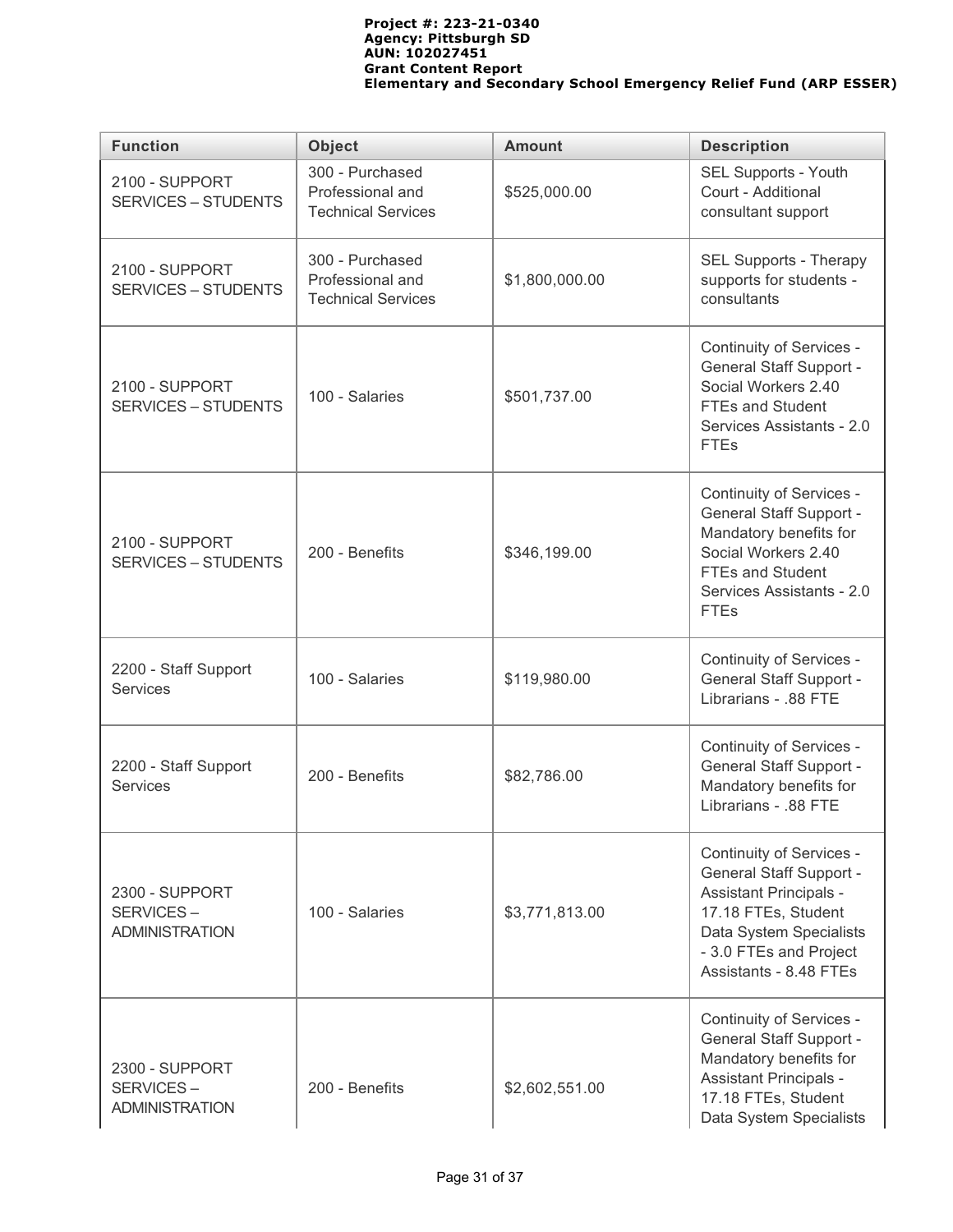| <b>Function</b>                                                                                       | <b>Object</b>                                                    | <b>Amount</b>                                              | <b>Description</b>                                                                                              |  |  |
|-------------------------------------------------------------------------------------------------------|------------------------------------------------------------------|------------------------------------------------------------|-----------------------------------------------------------------------------------------------------------------|--|--|
|                                                                                                       |                                                                  |                                                            | - 3.0 FTEs and Project<br>Assistants - 8.48 FTEs                                                                |  |  |
| 4000 - FACILITIES<br>ACQUISITION,<br><b>CONSTRUCTION AND</b><br><b>IMPROVEMENT</b><br><b>SERVICES</b> | 400 - Purchased<br><b>Property Services</b>                      | \$12,850,000.00                                            |                                                                                                                 |  |  |
| 4000 - FACILITIES<br>ACQUISITION,<br><b>CONSTRUCTION AND</b><br><b>IMPROVEMENT</b><br><b>SERVICES</b> | 400 - Purchased<br><b>Property Services</b>                      | Physical Plant - Capital<br>Improvements - Therapy<br>Pool |                                                                                                                 |  |  |
| 4000 - FACILITIES<br>ACQUISITION,<br><b>CONSTRUCTION AND</b><br><b>IMPROVEMENT</b><br><b>SERVICES</b> | 400 - Purchased<br><b>Property Services</b>                      | \$400,000.00                                               |                                                                                                                 |  |  |
| 4000 - FACILITIES<br>ACQUISITION,<br><b>CONSTRUCTION AND</b><br><b>IMPROVEMENT</b><br><b>SERVICES</b> | 400 - Purchased<br><b>Property Services</b>                      | \$400,000.00                                               | Physical Plant - Capital<br>Improvements - needs<br>assessment consultant                                       |  |  |
| 2800 - Central Support<br><b>Services</b>                                                             | 300 - Purchased<br>Professional and<br><b>Technical Services</b> | \$1,608,000.00                                             | Technology - District-<br>wide IT Security (firewall,<br>vulnerability tests,<br>disaster recovery<br>upgrades) |  |  |
| 2800 - Central Support<br><b>Services</b>                                                             | 300 - Purchased<br>Professional and<br><b>Technical Services</b> | \$1,500,000.00                                             | Technology - District-<br>wide Virtual Desktop                                                                  |  |  |
| 2400 - Health Support<br>Services                                                                     | 600 - Supplies                                                   | \$500,000.00                                               | PPE and COVID<br>Mitigation - signage,<br>masks and replacement<br>filters                                      |  |  |
| 2700 - Student<br>Transportation                                                                      | 500 - Other Purchased<br><b>Services</b>                         | \$325,000.00                                               | Transportation -<br>Adult/student<br>ambassadors, COVID<br>cabs and parent                                      |  |  |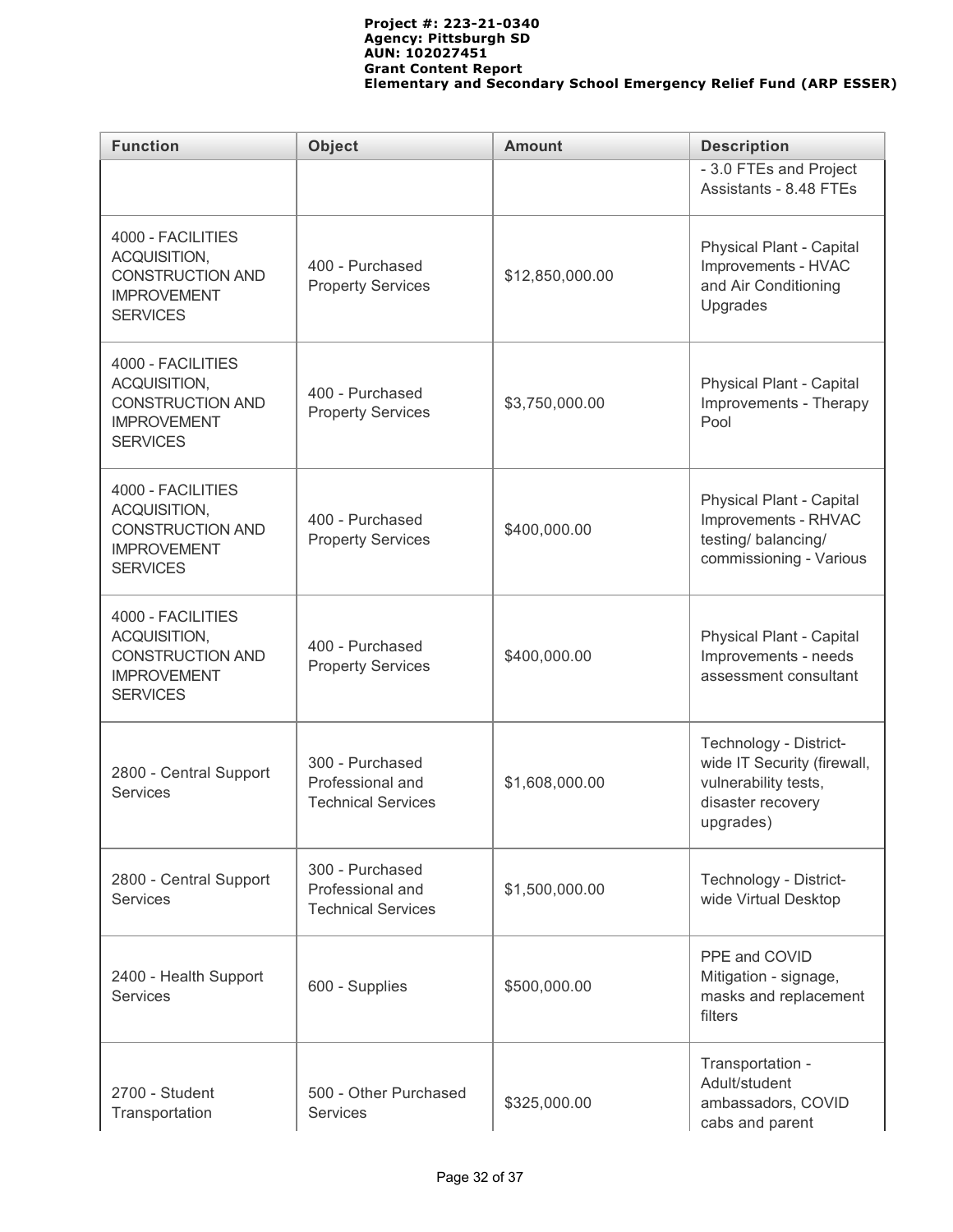| <b>Function</b>                                                  | <b>Object</b>                                                    | <b>Amount</b>                                                                                                                                             | <b>Description</b>                                                                                                                        |
|------------------------------------------------------------------|------------------------------------------------------------------|-----------------------------------------------------------------------------------------------------------------------------------------------------------|-------------------------------------------------------------------------------------------------------------------------------------------|
|                                                                  |                                                                  |                                                                                                                                                           | transportation                                                                                                                            |
| 2300 - SUPPORT<br>SERVICES-<br><b>ADMINISTRATION</b>             | 300 - Purchased<br>Professional and<br><b>Technical Services</b> | \$1,500,000.00                                                                                                                                            | Other - Evaluation -<br><b>External evaluator</b><br>consultant                                                                           |
| 2800 - Central Support<br><b>Services</b>                        | 100 - Salaries                                                   | \$185,828.00                                                                                                                                              | Other - Evaluation -<br>Data, Research,<br>Evaluation (DREA) and<br>Assessment position -<br>1.0 FTE                                      |
| 2800 - Central Support<br><b>Services</b>                        | 200 - Benefits                                                   | \$99,536.00                                                                                                                                               | Other - Evaluation -<br>Mandatory benefits for<br><b>DREA Evaluation</b><br>position - 1.0 FTE                                            |
| 2800 - Central Support<br><b>Services</b>                        | 100 - Salaries                                                   | \$154,613.00                                                                                                                                              | Other - Implementation,<br>Capacity Building and<br>Infrastructure - COVID-<br>19 Project Managers -<br>2.0 FTEs                          |
| 2800 - Central Support<br><b>Services</b>                        | 200 - Benefits                                                   | \$82,225.00                                                                                                                                               | Other - Implementation,<br>Capacity Building and<br>Infrastructure -<br>Mandatory benefits for<br>COVID-19 Project<br>Managers - 2.0 FTEs |
| 2800 - Central Support<br><b>Services</b>                        | 300 - Purchased<br>Professional and<br><b>Technical Services</b> | Other - Implementation,<br>Capacity Building and<br>Infrastructure -<br>\$1,175,000.00<br>Consultant to support<br>implementation of grant<br>initiatives |                                                                                                                                           |
| 5000 - OTHER<br><b>EXPENDITURES AND</b><br><b>FINANCING USES</b> | 900 - Indirect Costs Rate                                        | \$2,947,415.00<br><b>Indirect Cost</b>                                                                                                                    |                                                                                                                                           |
|                                                                  |                                                                  | \$42,622,347.00                                                                                                                                           |                                                                                                                                           |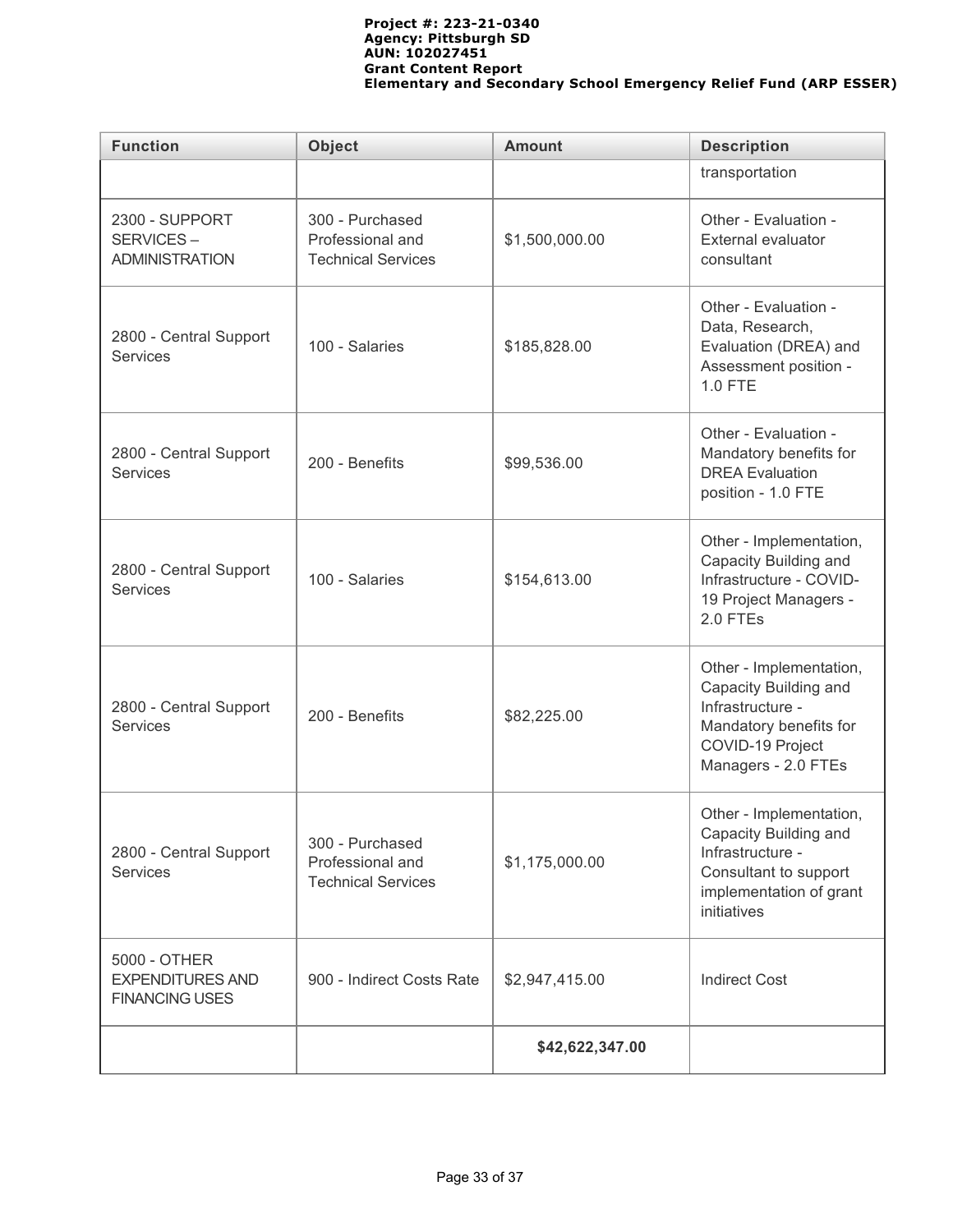# **Section: Budget - Budget Summary BUDGET SUMMARY**

|                                                                                   | 100<br><b>Salaries</b>        | 200<br><b>Benefits</b>        | 300<br><b>Purchased</b><br>Professional<br>and<br><b>Technical</b><br><b>Services</b> | 400<br><b>Purchased</b><br>Property<br><b>Services</b> | 500 Other<br><b>Purchased</b><br><b>Services</b> | 600<br><b>Supplies</b><br>800 Dues<br>and Fees | 700<br><b>Property</b> | <b>Totals</b>  |
|-----------------------------------------------------------------------------------|-------------------------------|-------------------------------|---------------------------------------------------------------------------------------|--------------------------------------------------------|--------------------------------------------------|------------------------------------------------|------------------------|----------------|
| 1000 Instruction                                                                  | \$0.00                        | \$0.00                        | \$0.00                                                                                | \$0.00                                                 | \$0.00                                           | \$0.00                                         | \$0.00                 | \$0.(          |
| <b>1100 REGULAR</b><br><b>PROGRAMS-</b><br>ELEMENTARY/<br><b>SECONDARY</b>        | \$25,808,928.00\$1,114,613.00 |                               | \$2,656,948.00                                                                        |                                                        |                                                  | $$0.00$ $$2,500,000.00$ $$13,410,994.00$       | \$0.00                 | \$45,491,483.0 |
| <b>1200 SPECIAL</b><br><b>PROGRAMS-</b><br><b>ELEMENTARY/</b><br><b>SECONDARY</b> | \$0.00                        | \$0.00                        | \$0.00                                                                                | \$0.00                                                 | \$0.00                                           | \$0.00                                         | \$0.00                 | \$0.(          |
| <b>1300 CAREER</b><br><b>AND TECHNICAL</b><br><b>EDUCATION</b>                    |                               | \$2,586,098.00 \$1,784,407.00 | \$0.00                                                                                | \$0.00                                                 | \$0.00                                           | \$0.00                                         | \$0.00                 | \$4,370,505.0  |
| 1400 Other<br>Instructional<br>Programs-<br>Elementary /<br><b>Secondary</b>      | \$1,027,222.00                | \$308,919.00                  | \$5,888,226.00                                                                        | \$0.00                                                 | \$392,000.00                                     | \$107,293.00                                   | \$0.00                 | \$7,723,660.0  |
| 1600 * ADULT<br><b>EDUCATION</b><br><b>PROGRAMS</b>                               | \$0.00                        | \$0.00                        | \$0.00                                                                                | \$0.00                                                 | \$0.00                                           | \$0.00                                         | \$0.00                 | \$0.(          |
| 1700 Higher<br><b>Education</b><br><b>Programs</b>                                | \$0.00                        | \$0.00                        | \$0.00                                                                                | \$0.00                                                 | \$0.00                                           | \$0.00                                         | \$0.00                 | \$0.(          |
| 1800 Pre-K                                                                        | \$0.00                        | \$0.00                        | \$0.00                                                                                | \$0.00                                                 | \$0.00                                           | \$0.00                                         | \$0.00                 | \$0.(          |
| 2000 SUPPORT<br><b>SERVICES</b>                                                   | \$0.00                        | \$0.00                        | \$0.00                                                                                | \$0.00                                                 | \$0.00                                           | \$0.00                                         | \$0.00                 | \$0.(          |
| 2100 SUPPORT<br><b>SERVICES -</b><br><b>STUDENTS</b>                              | \$511,737.00                  | \$348,850.00                  | \$3,172,000.00                                                                        | \$0.00                                                 | \$11,000.00                                      | \$15,000.00                                    | \$0.00                 | \$4,058,587.0  |
| <b>2200 Staff</b><br>Support<br><b>Services</b>                                   |                               | \$3,184,797.00 \$1,013,320.00 | \$4,500.00                                                                            | \$0.00                                                 | \$0.00                                           | \$4,900.00                                     | \$0.00                 | \$4,207,517.0  |
| 2300 SUPPORT<br><b>SERVICES -</b>                                                 |                               | \$3,771,813.00 \$2,602,551.00 | \$1,500,000.00                                                                        | \$0.00                                                 | \$0.00                                           | \$0.00                                         | \$0.00                 | \$7,874,364.0  |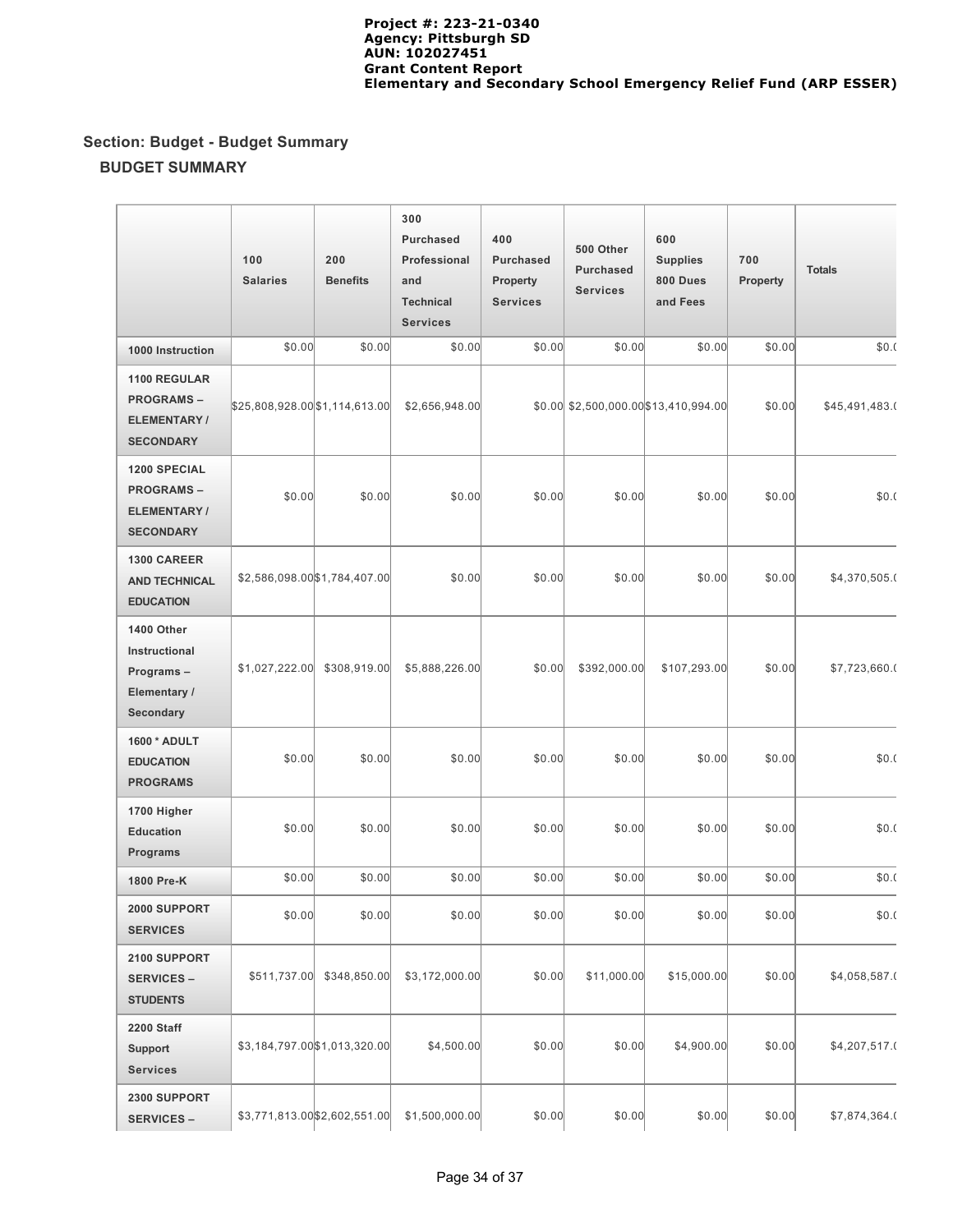|                                                                                                                             | 100<br><b>Salaries</b> | 200<br><b>Benefits</b> | 300<br><b>Purchased</b><br>Professional<br>and<br><b>Technical</b><br><b>Services</b>      | 400<br><b>Purchased</b><br>Property<br><b>Services</b> | 500 Other<br><b>Purchased</b><br><b>Services</b> | 600<br><b>Supplies</b><br>800 Dues<br>and Fees | 700<br>Property | <b>Totals</b>   |
|-----------------------------------------------------------------------------------------------------------------------------|------------------------|------------------------|--------------------------------------------------------------------------------------------|--------------------------------------------------------|--------------------------------------------------|------------------------------------------------|-----------------|-----------------|
| <b>ADMINISTRATION</b>                                                                                                       |                        |                        |                                                                                            |                                                        |                                                  |                                                |                 |                 |
| 2400 Health<br><b>Support</b><br><b>Services</b>                                                                            | \$0.00                 | \$0.00                 | \$0.00                                                                                     | \$0.00                                                 | \$0.00                                           | \$500,000.00                                   | \$0.00          | \$500,000.0     |
| 2500 Business<br>Support<br><b>Services</b>                                                                                 | \$0.00                 | \$0.00                 | \$0.00                                                                                     | \$0.00                                                 | \$0.00                                           | \$0.00                                         | \$0.00          | \$0.(           |
| 2600 Operation<br>and Maintenance                                                                                           | \$0.00                 | \$0.00                 | \$0.00                                                                                     | \$0.00                                                 | \$0.00                                           | \$0.00                                         | \$0.00          | \$0.(           |
| 2700 Student<br>Transportation                                                                                              | \$0.00                 | \$0.00                 | \$0.00                                                                                     | \$0.00                                                 | \$325,000.00                                     | \$0.00                                         | \$0.00          | \$325,000.0     |
| 2800 Central<br><b>Support</b><br><b>Services</b>                                                                           | \$340,441.00           | \$181,761.00           | \$4,283,000.00                                                                             | \$0.00                                                 | \$0.00                                           | \$0.00                                         | \$0.00          | \$4,805,202.0   |
| 3000<br><b>OPERATION OF</b><br>NON-<br><b>INSTRUCTIONAL</b><br><b>SERVICES</b>                                              | \$0.00                 | \$0.00                 | \$0.00                                                                                     | \$0.00                                                 | \$0.00                                           | \$0.00                                         | \$0.00          | \$0.(           |
| <b>3100 Food</b><br><b>Services</b>                                                                                         | \$0.00                 | \$0.00                 | \$0.00                                                                                     | \$0.00                                                 | \$0.00                                           | \$0.00                                         | \$0.00          | \$0.(           |
| 3200 Student<br><b>Activities</b>                                                                                           | \$0.00                 | \$0.00                 | \$0.00                                                                                     | \$0.00                                                 | \$0.00                                           | \$0.00                                         | \$0.00          | \$0.(           |
| 3300 Community<br><b>Services</b>                                                                                           | \$98,224.00            | \$26,038.00            | \$50,000.00                                                                                | \$0.00                                                 | \$180,000.00                                     | \$150,000.00                                   | \$0.00          | \$504,262.0     |
| <b>4000 FACILITIES</b><br><b>ACQUISITION,</b><br><b>CONSTRUCTION</b><br><b>AND</b><br><b>IMPROVEMENT</b><br><b>SERVICES</b> | \$0.00                 | \$0.00                 |                                                                                            | \$0.00\$17,400,000.00                                  | \$0.00                                           | \$0.00                                         | \$0.00          | \$17,400,000.0  |
|                                                                                                                             |                        |                        | $ $37,329,260.00 $7,380,459.00 $17,554,674.00 $17,400,000.00 $3,408,000.00 $14,188,187.00$ |                                                        |                                                  |                                                | \$0.00          | \$97,260,580.00 |
|                                                                                                                             |                        |                        |                                                                                            | Approved Indirect Cost/Operational Rate: 0.0512        |                                                  |                                                |                 | \$2,947,415.00  |
|                                                                                                                             | Final                  |                        |                                                                                            |                                                        | \$100,207,995.00                                 |                                                |                 |                 |